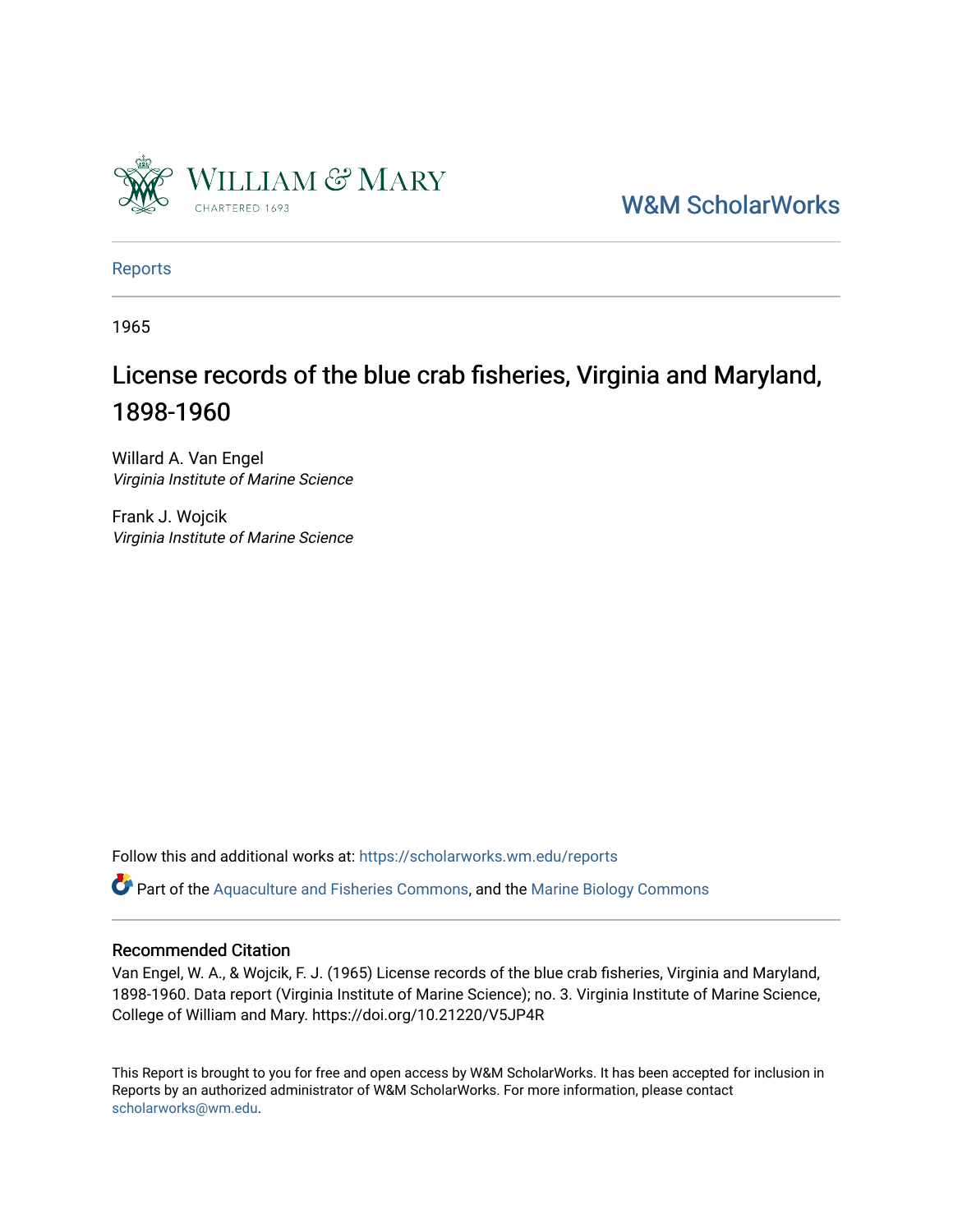VIRGINIA INSTITUTE OF MARINE SCIENCE GLOUCESTER POINT, VIRGINIA

 $\bar{z}$ 

## LICENSE RECORDS OF THE BLUE CRAB FISHERIES VIRGINIA AND MARYLAND, 1898-1960

**VIMS GC 1 .037 no.3 c.4** 

 $\hat{\varphi}$  , and a second  $\hat{\varphi}$  , and

 $\epsilon$ 

DATA REPORT 3

1965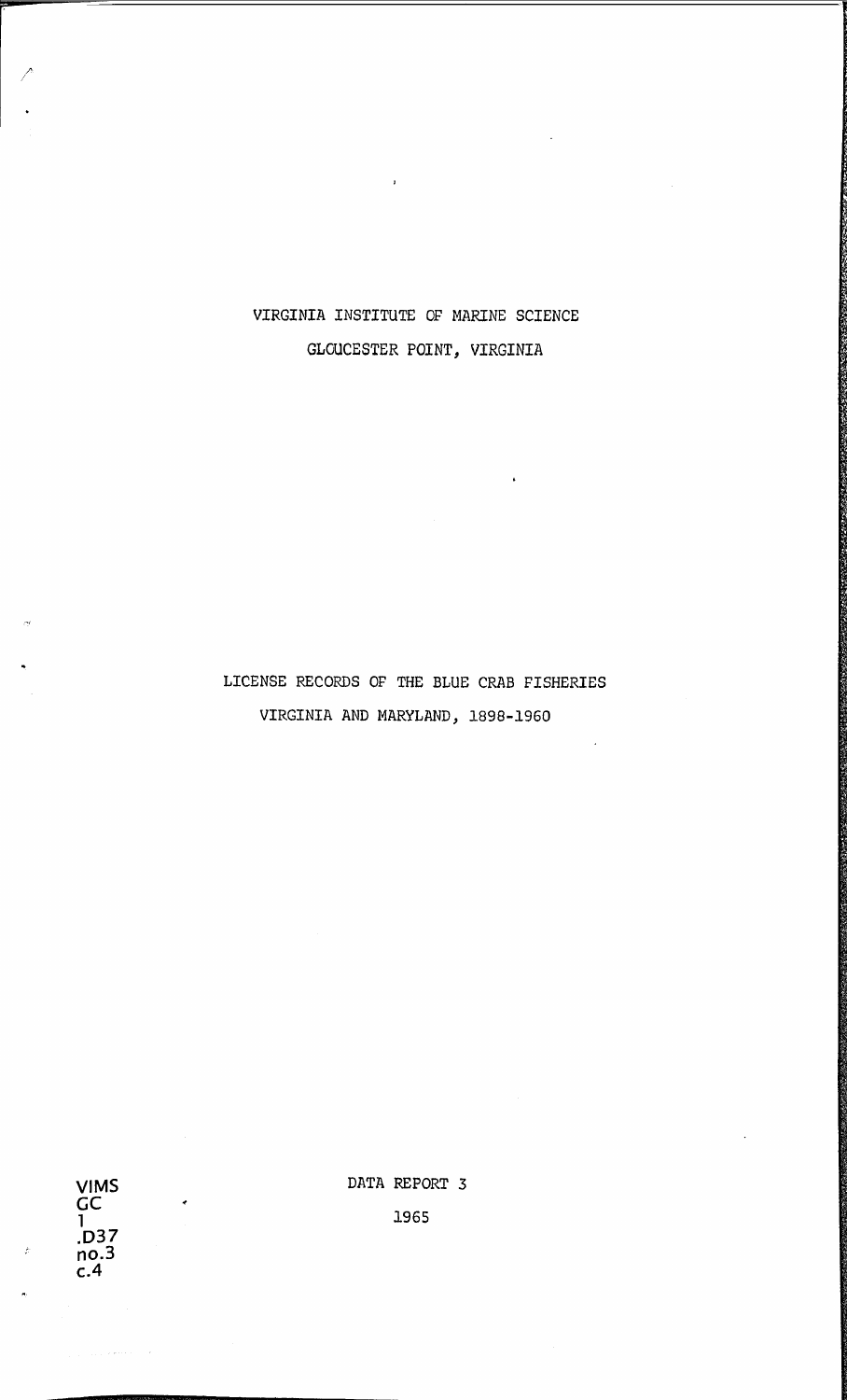Virginia Institute of Marine Science Gloucester Point, Virginia

 $\mathbf{J}$ 

## LICENSE RECORDS OF THE BLUE CRAB FISHERIES VIRGINIA AND MARYLAND, 1898-1960

W. A. Van Engel and F. J. Wojcik

Data Report 3

W. J. Hargis, Jr. Director

August 1965

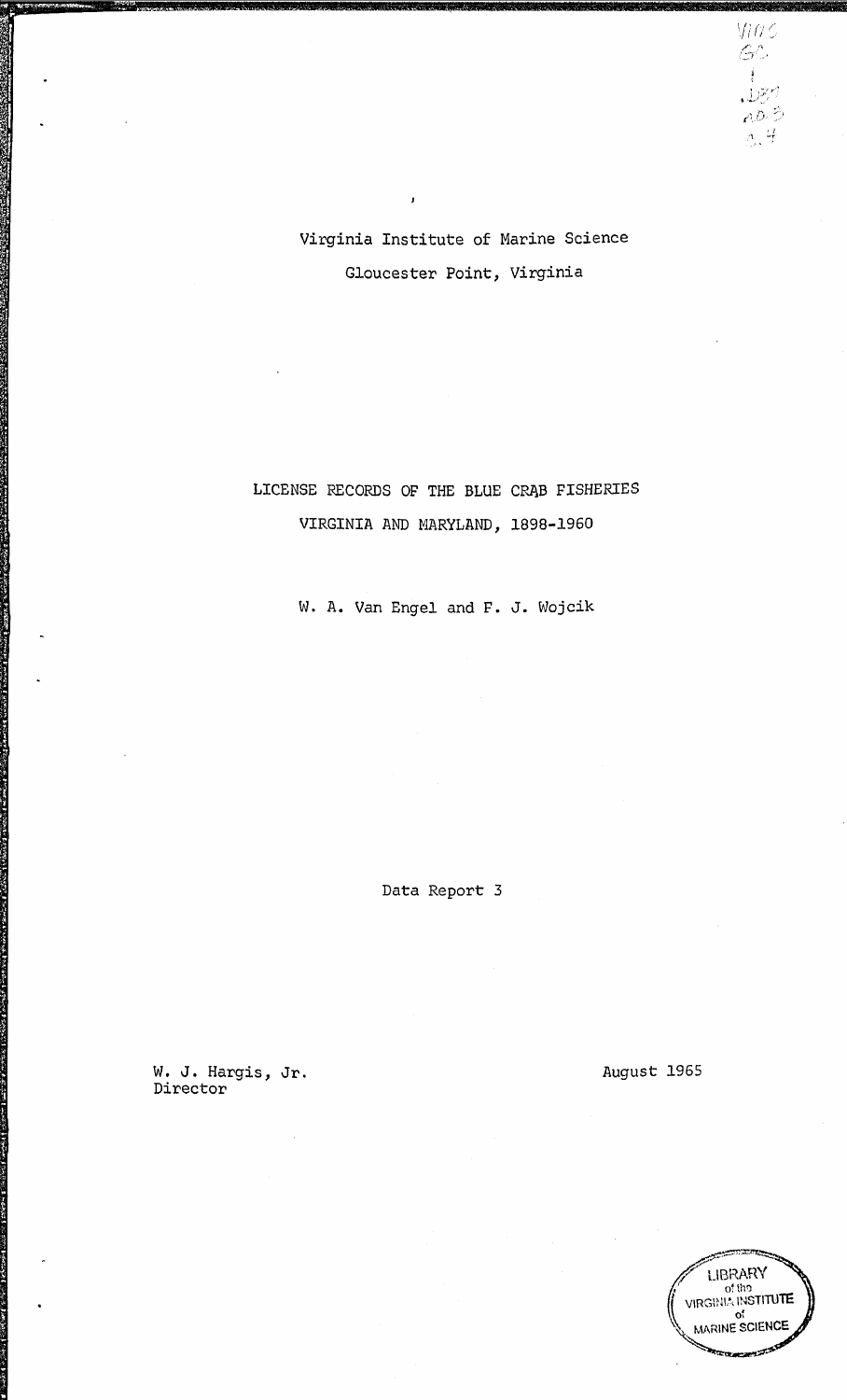## TABLE, OF CONTENTS

| Introduction                                                 | ı              |
|--------------------------------------------------------------|----------------|
| Explanatory notes for table 1                                | $\overline{2}$ |
| Table 1. Virginia crab licenses, from unpublished<br>records | 3              |
| Explanatory notes for table 2                                | 5.             |
| Table 2. Virginia crab licenses, from published reports      | 6              |
| Explanatory notes for table 3                                | 8              |
| Table 3. Virginia crab license taxes                         | 10             |
| Explanatory notes for table 4                                | 13             |
| Table 4. Maryland crab licenses, from published reports      | 14             |

 $\cdot\lambda$ 

J.

Page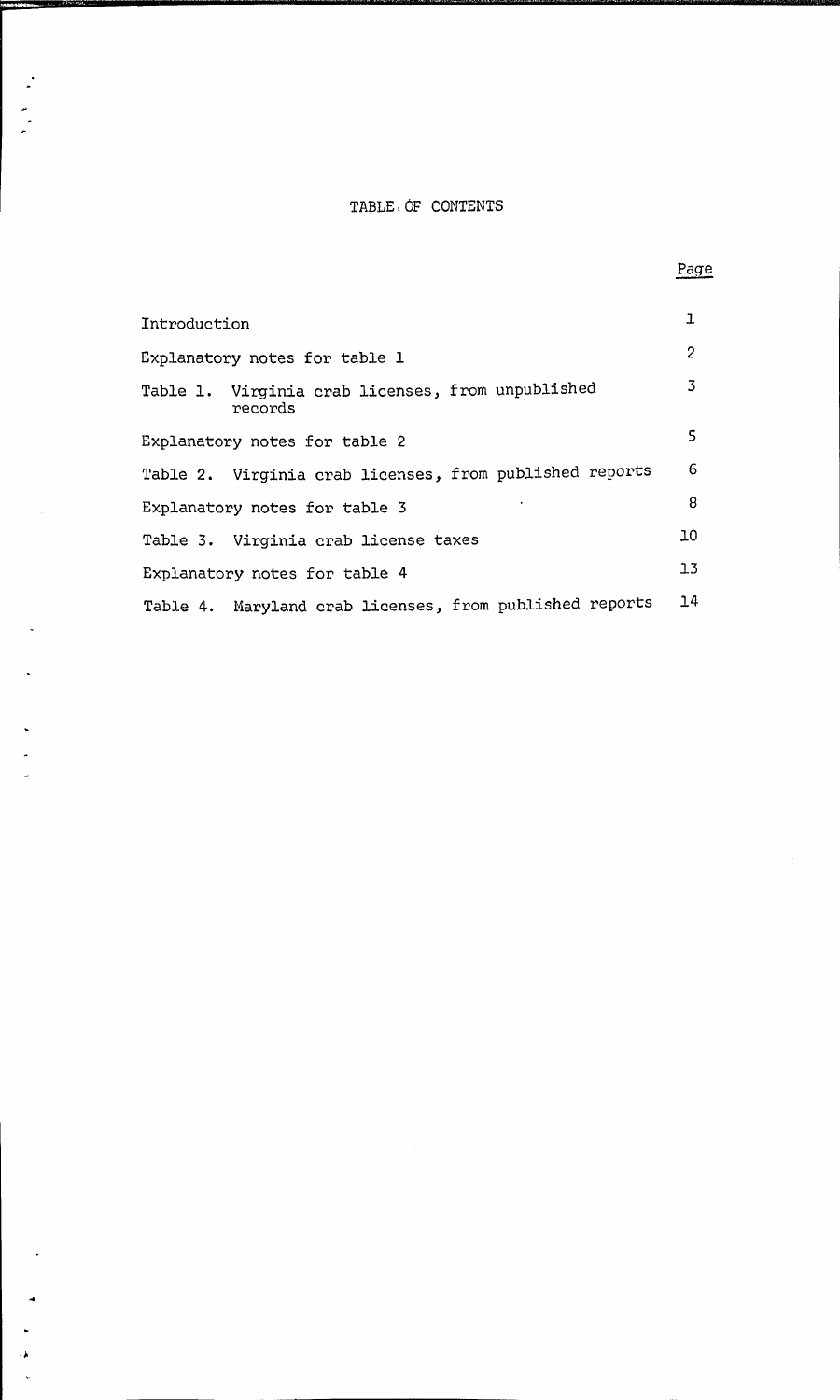## LICENSE RECORDS OF THE BLUE CRAB FISHERIES, VIRGINIA AND MARYLAND, 1898-1960

#### Introduction

Gear used in the Virginia and Maryland blue crab fisheries have been regulated since 1898. Numbers of fishermen and kinds of fishing devices have been reported in official state publications, in Virginia from 1899 through 1941 and in Maryland from 1916 to date. Unfortunately, these reports have sometimes been incomplete. The fact that Virginia licenses have been reported by fiscal year and Maryland's by calendar'year, has made analysis and comparison difficult. The most complete Virginia record was extracted from files of the Commission of Fisheries, and is made available here for the first time, for the calendar years 1920 to date.

Trends in management of the Virginia fishery are indicated in the record of the taxes imposed since 1898. Unpublished minutes of the Commission of Fisheries have provided details complememtary to the Acts of the General Assembly.

Estimates of the effort reported by the federal government since 1880 have been summarized with records of catch in VIMS Data Report  $2.$ <sup>1</sup> These measures of effort were probably largely obtained from published or unpublished state files, and were published at approximately 5-year intervals up to 1929, and annually since then, in "Fisheries Industries of the United States" and "Fishery Statistics of the United States". Data on other American crustacean fisheries will be summarized in VIMS Data Report 4.

1

Van Engel, W. A. and F. J. Wojcik. 1965. Chesapeake Bay blue crab, 1880-1960. 39 p. Catch and value of the VIMS Data Report No.2.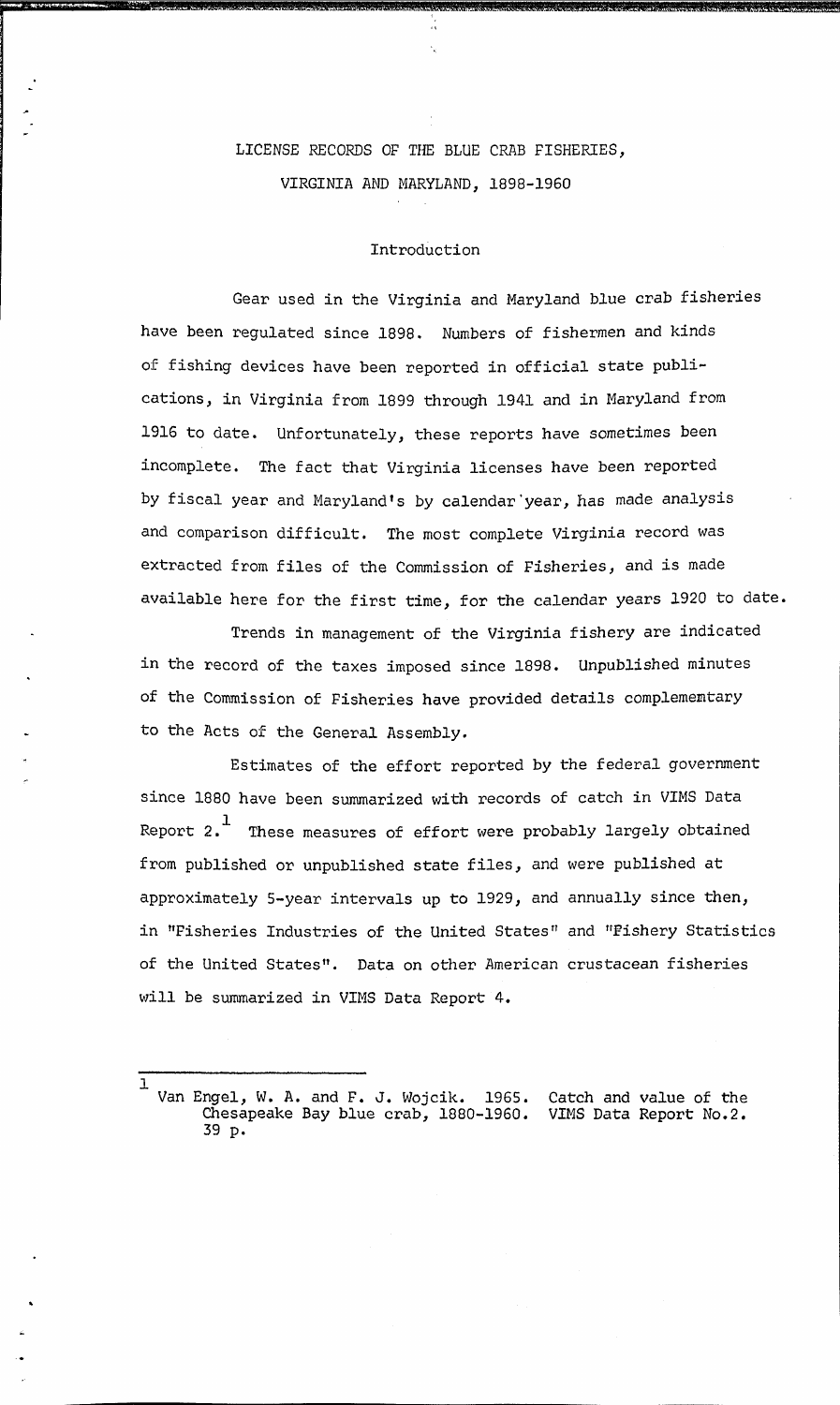#### Explanatory notes for Table 1 License records of the blue crab fisheries Data from unpublished records of Commission of Fisheries of Virginia

 $\mathcal{F}_1$  ,  $\mathcal{F}_2$  ,  $\mathcal{F}_3$ 

(a) Numbers of gear in parentheses are estimates from revenue. No record prior to 1920 available. For further information on gear see pages 8 and 9.

 $\label{eq:3} \mathcal{A}=\mathcal{A}=\{C_{\mathcal{A}}\mid \mathcal{A}=\{A_{\mathcal{A}}\mid \mathcal{A}=\{A_{\mathcal{A}}\} \}$ 

- (b) Soft and hard crab scrapes are similarly taxed; separation since 1936 is based on month and district in which license is obtained.
- (c) Miscellaneous devices include push nets and haul seines.

 $\label{eq:1} \left\langle \hat{S}_{\alpha\beta} \hat{S}_{\beta\beta} \hat{S}_{\beta\beta} \hat{S}_{\beta\beta} \hat{S}_{\beta\beta} \hat{S}_{\beta\beta} \hat{S}_{\beta\beta} \hat{S}_{\beta\beta} \right\rangle$ 

- (d) The number of trap (fyke net) fisherman was not obtained before 1946, or in 1951 or 1952.
- (e) Estimates of the number of pots used are based on numbers allowed each fisherman, see page 9.
- (f) Total crabbers -A includes licenses for crabber, patent-dip trotline, soft and hard crab scrapes, dredges, man or boat to use hand and patent-dip trotlines, haul seines, push nets, scrapes, dredges and pots. Traps and trap fisherman are excluded.
- (g) Total crabbers-B includes Total crabbers-A and trap fisherman. No estimate for years 1936 to 1945.
- (h) The additional figures are for houses taxed at a different rate.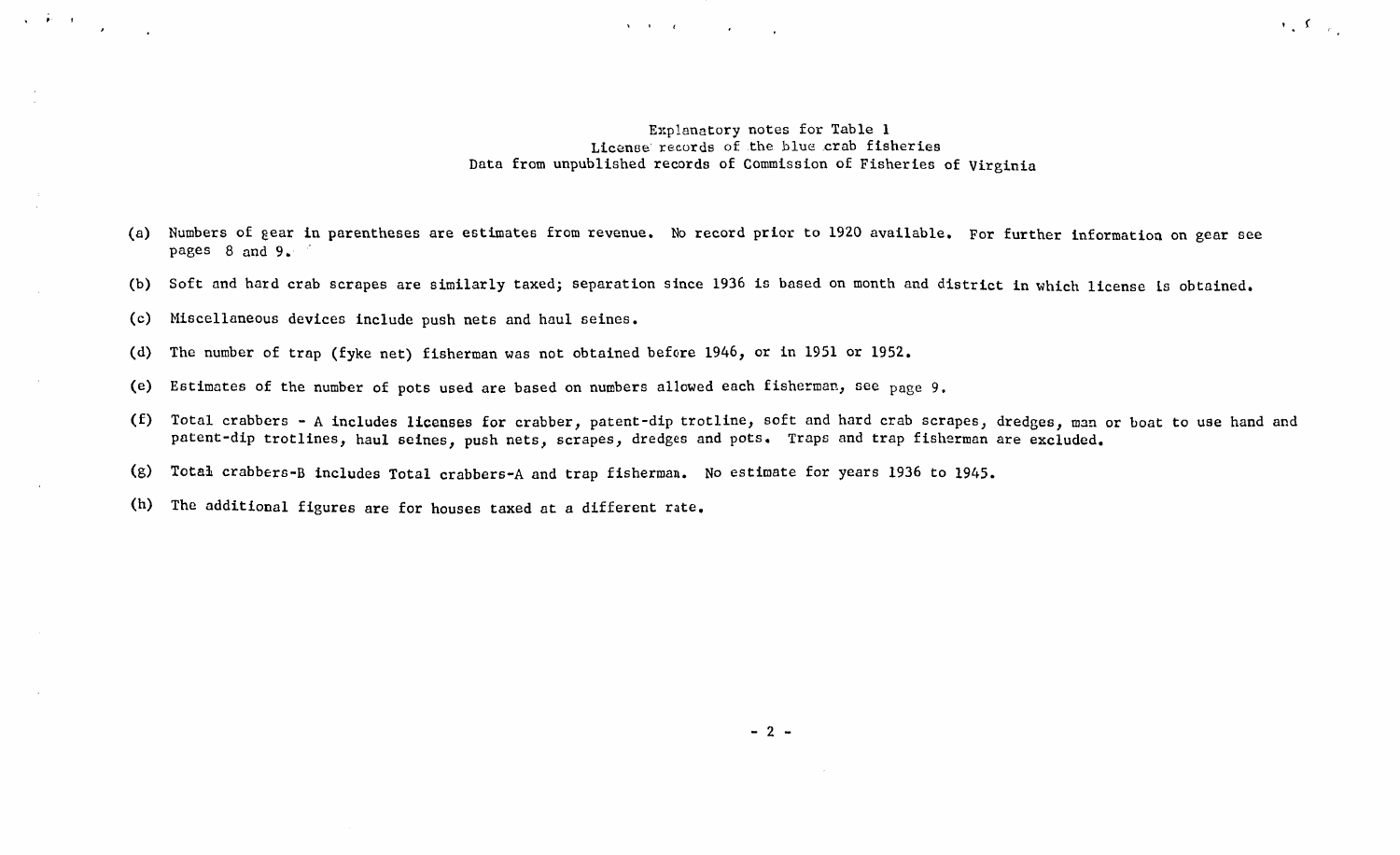## $\label{eq:3.1} \left\langle \mathbf{v} \right\rangle \left\langle \mathbf{f} \right\rangle = C_{\mathrm{max}} \left\langle \mathbf{v} \right\rangle \left\langle \mathbf{v} \right\rangle = \left\langle \mathbf{v} \right\rangle \left\langle \mathbf{v} \right\rangle$

 $\label{eq:2} \mathcal{A}=\frac{1}{2}\mathcal{A}^2\left(\frac{1}{2}\mathcal{A}^2\right)\left(\frac{1}{2}\mathcal{A}^2\right)\left(\frac{1}{2}\mathcal{A}^2\right).$ 

 $\sim$  2  $^{\circ}$ 

 $\sim$ 

## Table 1

#### Virginia.crab licenses (a) Data from unpublished records of the Commission of Fisheries of Virginia

| Calendar<br>year<br>ending | Crabber | Patent dip<br>trotline | Soft crab<br>scrape<br>(b) | Hard crab<br>scrape<br>(b) | Hard crab<br>dredge | Misc.<br>devices<br>(c) | Trap,<br>fyke<br>nets | Trap,<br>fyke<br>men(d) | Pot       | Est.<br>Pots<br>(e)   | Total<br>crabbers<br>A(f) | Total<br>prabbers crating<br>B(g) | Picking,<br>house(h) | Canning,<br>picking<br>house | Buyer          | Year |
|----------------------------|---------|------------------------|----------------------------|----------------------------|---------------------|-------------------------|-----------------------|-------------------------|-----------|-----------------------|---------------------------|-----------------------------------|----------------------|------------------------------|----------------|------|
| 1920                       | 148     |                        |                            |                            | 12                  |                         |                       |                         |           |                       |                           | $\bullet$                         | 13                   | $\boldsymbol{2}$             | $\blacksquare$ | 1920 |
| 1921                       | 1819    | 2                      |                            | 11                         | 27                  |                         |                       |                         |           | $\bullet$             | 1859                      | 1859                              | $43 + 1$             |                              | 69             | 1921 |
| 1922                       | (2135)  | (0)                    |                            | (3)                        | (26)                |                         |                       |                         |           | $\bullet$             | 2164                      | 2164                              | $50 + 1$             | $\overline{2}$               | 131            | 1922 |
| 1923                       | (1865)  | (8)                    |                            | (1)                        | (53)                |                         |                       |                         |           | $\bullet$             | 1927                      | 1927                              | $61 + 1$             |                              | 77             | 1923 |
| 1924                       | (2072)  | (47)                   |                            | (11)                       | (56)                |                         |                       |                         |           | $\blacksquare$        | 2186                      | 2186                              | 52                   |                              | 96             | 1924 |
| 1925                       | 2858    | (25)                   |                            | (16)                       | (59)                |                         |                       |                         |           |                       | 2958                      | 2958                              | 70                   |                              | 126            | 1925 |
| 1926                       | 2711    | 48                     |                            |                            | 60                  |                         |                       |                         |           | $\blacksquare$        | 2825                      | 2825                              | 75                   |                              | 131            | 1926 |
| 1927                       | 2668    | 40                     |                            |                            | 64                  |                         |                       |                         |           |                       | 2775                      | 2775                              | 84                   |                              | 130            | 1927 |
| 1928                       | 2139    | 43                     |                            | 11                         | (67)                |                         |                       |                         |           | 28                    | 2261                      | 2261                              | 71                   | $\overline{2}$               | 110            | 1928 |
| 1929                       | (1408)  | 36                     |                            | 14                         | 67                  |                         |                       |                         |           | 69                    | 1528                      | 1528                              | 66                   |                              | 93             | 1929 |
| 1930                       | 1537    | 48                     |                            |                            | 52                  |                         |                       |                         |           |                       | 1643                      | 1643                              | 75                   |                              | 97             | 1930 |
| 1931                       | 1464    | 44                     |                            |                            | 61                  |                         |                       |                         |           |                       | 1573                      | 1573                              | 60                   | 2                            | 115            | 1931 |
| 1932                       | 1051    | 67                     |                            |                            | 60                  |                         |                       |                         |           | $\blacksquare$        | 1183                      | 1183                              | 48                   | 3                            | 102            | 1932 |
| 1933                       | 1066    | 54                     |                            | 38                         | 54                  |                         |                       |                         |           | $\tilde{\phantom{a}}$ | 1212                      | 1212                              | 59                   | $\overline{2}$               | 108            | 1933 |
| 1934                       |         |                        |                            | 38                         | 70                  |                         |                       |                         |           | $\bullet$             | 1787                      | 1787                              | 66                   |                              | 132            | 1934 |
| 1935                       | 1610    | 69<br>62               |                            | 42                         | 92                  |                         |                       |                         |           | 23                    | 1895                      | 1895                              | 70                   |                              | 122            | 1935 |
| 1936                       | 1698    |                        |                            | 13                         | 87                  |                         | 31                    |                         |           | 113                   | 1756                      |                                   | 74                   |                              | 131            | 1936 |
| 1937                       | 1601    | 52                     |                            | 80                         | 105                 |                         | 94                    |                         |           | 164                   | 1956                      |                                   | 76                   |                              | 122            | 1937 |
| 1938                       | 1677    | 62                     | 21                         | 92                         | 80                  |                         | 34                    |                         | 73        | 836                   | 2039                      |                                   | 70                   |                              | 141            | 1938 |
|                            | 1699    | 70                     | 23                         | 105                        | 79                  |                         | 283                   |                         | 109       | 1125                  | 1666                      |                                   | 77                   |                              | 122            | 1939 |
| 1939<br>1940               | 1255    | 77                     | 41                         |                            | 96                  |                         | 400                   | $\blacksquare$          | 349       | 7834                  | 1770                      |                                   | 85                   |                              | 138            | 1940 |
|                            | 1261    | 46                     | 18                         | 116                        | 70                  |                         | 527                   | $\blacksquare$          | 476       | 16660                 | 1687                      |                                   | 92                   | $\blacksquare$               | 108            | 1941 |
| 1941                       | 945     | 60                     | 20                         |                            | 63                  |                         | 440                   |                         | 525 18375 |                       | 1498                      |                                   | 79                   |                              | 76             | 1942 |
| 1942                       | 771     | 33                     | 53                         | 53                         | 54                  |                         | 341                   | $\blacksquare$          | 444 15540 |                       | 1334                      |                                   | 79                   |                              | 78             | 1943 |
| 1943                       | .737    | 46                     |                            | 46                         | 64                  |                         | 250                   | $\bullet$               | 600 22365 |                       | 1401                      |                                   | 73                   |                              | 64             | 1944 |
| 1944                       | 601     | 55                     | 42                         | 39                         | 70                  |                         | 322                   | $\blacksquare$          | 740 37000 |                       | 1476                      |                                   | 81                   |                              | 62             | 1945 |
| 1945                       | 535     | 37                     | 36                         | 51                         |                     |                         |                       |                         |           |                       |                           |                                   |                      |                              |                |      |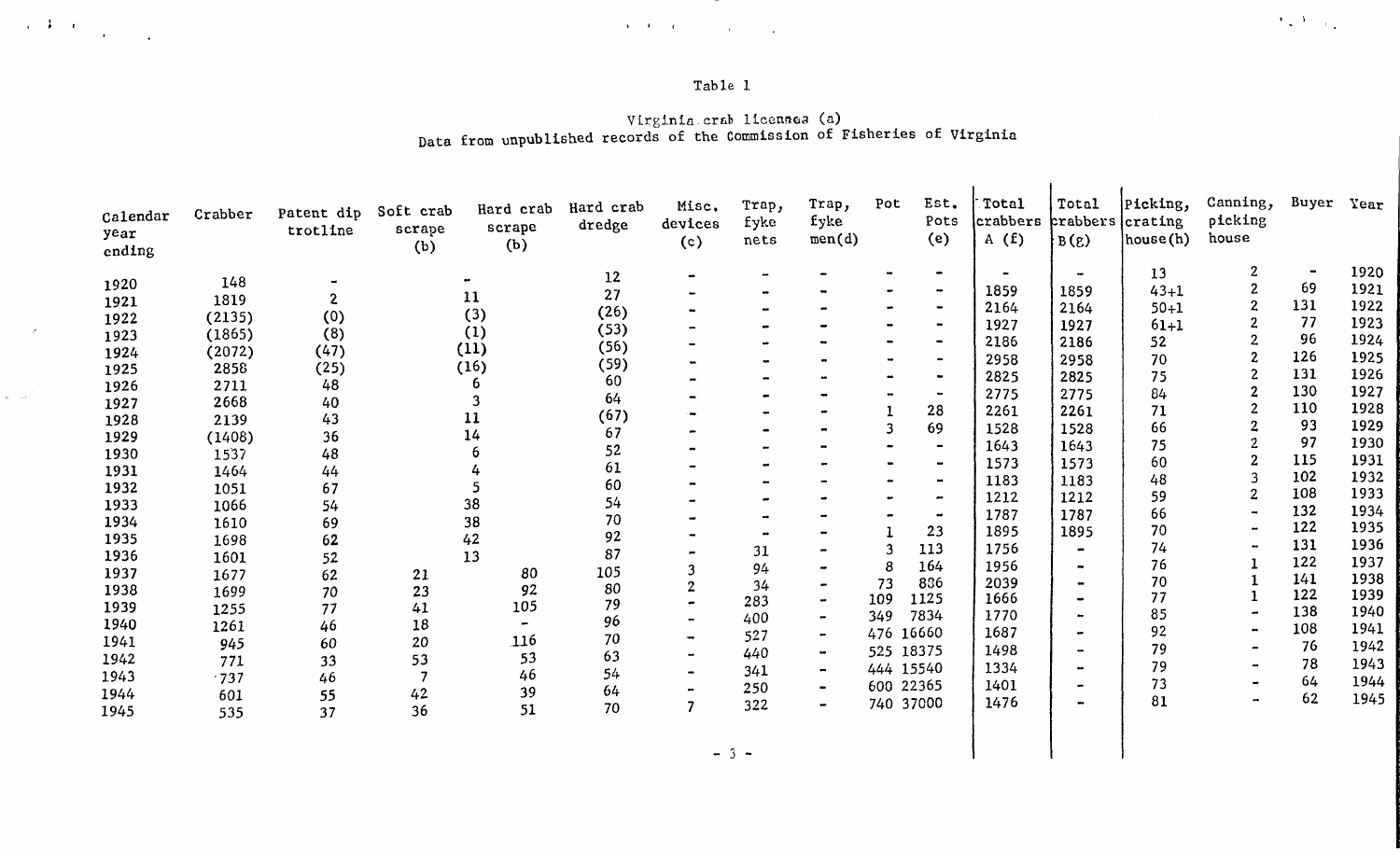## Table 1 (cont'd)

 $\mathcal{F}_\bullet$  ,  $\mathcal{F}_\bullet$  ,  $\mathcal{F}_\bullet$ 

### Virginia crab licenses (a) Data from unpublished records of the Commission of Fiaheries of Virginia

 $\mathcal{F}_1$  is the contract of the contract of the contract of the contract of the contract of the contract of the contract of the contract of the contract of the contract of the contract of the contract of the contract of

| Calendar<br>year<br>ending | Crabber | Patent dip<br>trotline | Soft crab<br>scrape<br>(b) | Hard crab<br>scrape<br>(b) | Hard crab<br>dredge | Misc.<br>devices<br>(c)  | Trap,<br>fyke<br>nets | Trap,<br>fyke<br>men(d) | Pot  | Est.<br>Pots<br>(e) | Total<br>crabbers<br>(f) | Total<br>crabbers crating<br>B(g) | [Picking,<br>$h \text{cuse}(h)$ | Canning, Buyer<br>picking<br>house |     | Year |
|----------------------------|---------|------------------------|----------------------------|----------------------------|---------------------|--------------------------|-----------------------|-------------------------|------|---------------------|--------------------------|-----------------------------------|---------------------------------|------------------------------------|-----|------|
| 1946                       | 440     | 67                     | 61                         | 80                         | 77                  | $\mathbf{2}$             | 615                   | 116                     | 709  | 35450               | 1436                     | 1552                              | 99                              |                                    |     |      |
| 1947                       | 427     | 62                     | 52                         | 78                         | 78                  | $\bullet$                | 694                   | 112                     | 726  | 36300               | 1423                     | 1535                              | 91                              |                                    | 69  | 1946 |
| 1948                       | 442     | 38                     | 41                         | 58                         | 99                  |                          | 837                   | 155                     | 849  | 42450               | 1527                     | 1682                              |                                 |                                    | 78  | 1947 |
| 1949                       | 436     | 58                     | 22                         | 88                         | 107                 |                          | 1166                  | 179                     | 884  | 44200               | 1595                     |                                   | 89                              |                                    | 87  | 1948 |
| 1950                       | 298     | 55                     | 23                         | 72                         | 94                  | $\bullet$                | 1150                  | 182                     | 912  | 45600               |                          | 1774                              | 88                              |                                    | 94  | 1949 |
| 1951                       | 272     | 70                     | 35                         | 153                        | 122                 | $\blacksquare$           | 1155                  | $\sim$                  | 976  | 58560               | 1454                     | 1636                              | 95                              | $\bullet$                          | 115 | 1950 |
| 1952                       | 279     | 61                     | 40                         | 123                        |                     |                          |                       | $\bullet$               |      |                     | 1628                     | $1628+$                           | 97                              | $\blacksquare$                     | 107 | 1951 |
| 1953                       | 306     | 89                     | 29                         |                            | 128                 | $\bullet$                | 1290                  |                         | 901  | 63070               | 1532                     | $1532+$                           | 83                              | $\sim$                             | 107 | 1952 |
| 1954                       | 214     | 86                     |                            | 129                        | 150                 | $\sim$                   | 1425                  | 189                     | 1038 | 83040               | 1741                     | 1930                              | 98                              |                                    | 98  | 1953 |
|                            |         |                        | 34                         | 119                        | 85                  | $\overline{\phantom{a}}$ | 1722                  | 216                     | 943  | 84870               | 1481                     | 1697                              | 80                              |                                    | 71  | 1954 |
| 1955                       | 193     | 66                     | 124                        | 125                        | 146                 | 8                        | 1831                  | 230                     | 1077 | 107700              | 1739                     | 1969                              | 85                              |                                    | 96  | 1955 |
| 1956                       | 166     | 57                     | 88                         | 101                        | 73                  | 6                        | 2087                  | 253                     | 977  | 97700               | 1468                     | 1721                              | 76                              |                                    | 81  | 1956 |
| 1957                       | 152     | 74                     | 44                         | 95                         | 120                 | 8                        | 2223                  | 258                     | 1051 | 105100              | 1544                     | 1802                              | 76                              |                                    | 81  | 1957 |
| 1958                       | 173     | 62                     | 36                         | 97                         | 98                  | $\blacksquare$           | 2343                  | 269                     | 958  | 95800               | 1424                     | 1693                              | 81                              |                                    | 90  | 1958 |
| 1959                       | 157     | 69                     | 32                         | 76                         | 105                 |                          | 2731                  | 280                     |      | 1072 107200         | 1512                     | 1792                              | 80                              |                                    | 97  | 1959 |
| 1960                       | 124     | 116                    | 46                         | 105                        | 118                 |                          | 2404                  | 246                     |      | 1291 129100         | 1303                     | 2049                              | 92                              |                                    | 116 | 1960 |

 $- 4 -$ 

 $\ddot{\phantom{a}}$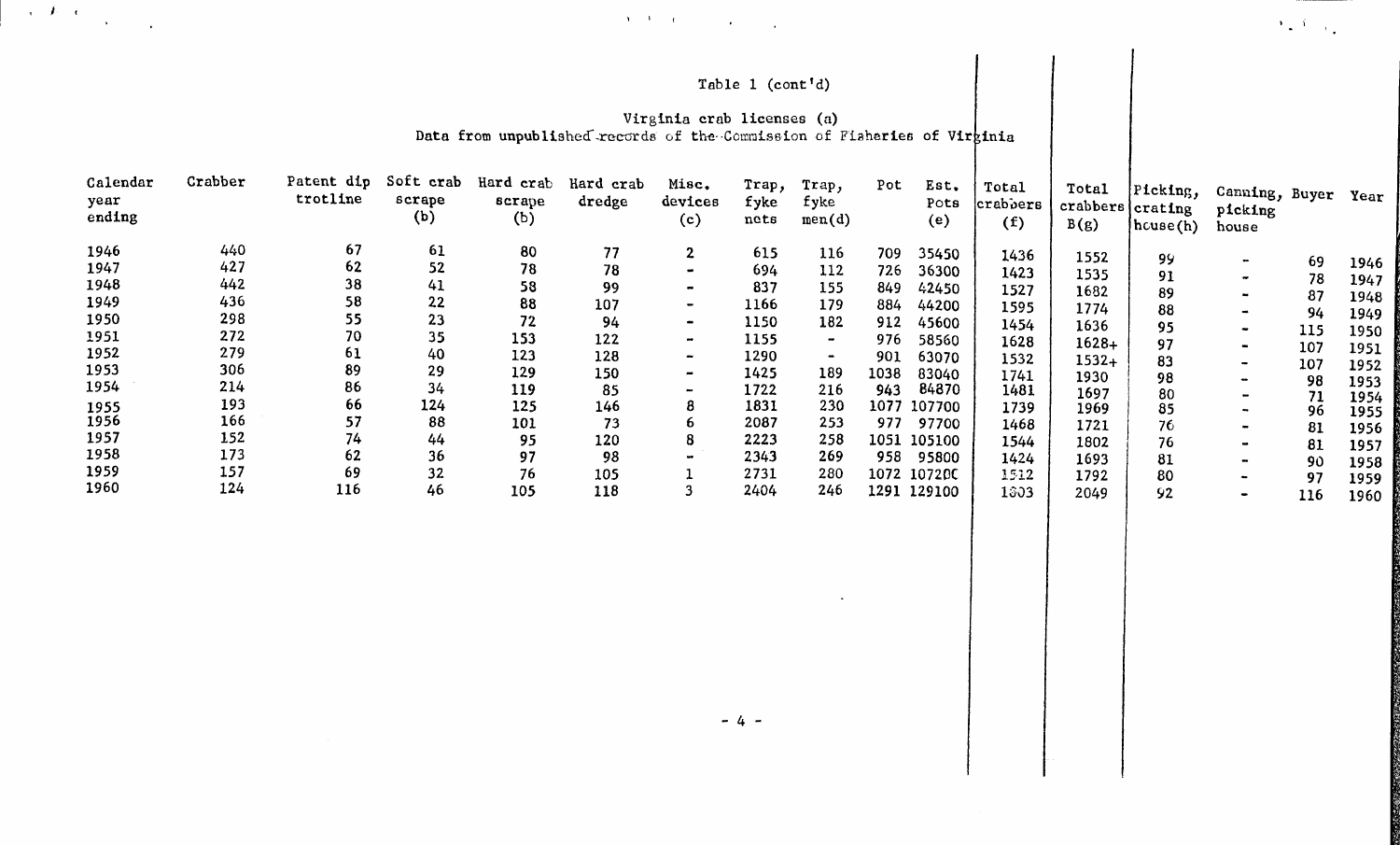#### Explanatory noteo for Table 2 License records of the blue crab fisheries Data-from .Annualend Biennial Reports, Commission of Fisheries of Virginia

 $\lambda_{\rm eff} (t_{\rm c})_{\rm eq}$ 

(a) Number of gear in parentheses are estimates from revenue. No data reported after 1941. For further information on gear see pages 8 and 9.

 $\mathcal{A} = \widetilde{\Phi} \circ \mathcal{A} = \left\{ \begin{array}{ccc} 0 & \cdots & 0 \\ 0 & \cdots & 0 \\ 0 & \cdots & 0 \end{array} \right\},$ 

- (b) The fiscal year begins and ends one month later than the year of record of the licenses, i.e., the fiscal report of July 1 through June 30 covers licenses issued June 1 through May 31. 1899~1923, fiscal year ended September 30; 1924-41, fiscal year ended June 30. 1930 and 1931 covered 12-l/2 months; 1933, 11 months.
- (c) From 1910 to 1915 there was apparently a slow changeover from a lower (\$1.00) to a higher tax (\$2.00) for a crabber's license.
- (d) Soft and hard crab scrapes are similarly taxed and not separated in the reports.
- (e) March 1898 to September 1899.
- (f) Only revenue reported; estimates of number of gear usually not possible.
- (g) No report.

 $\bigg\}$ \ ,

 $\sqrt{1 - \frac{1}{2}}$ 

- (h) The additional figures are for houses taxed at different rates.
- (j) Included with picking and crating houses.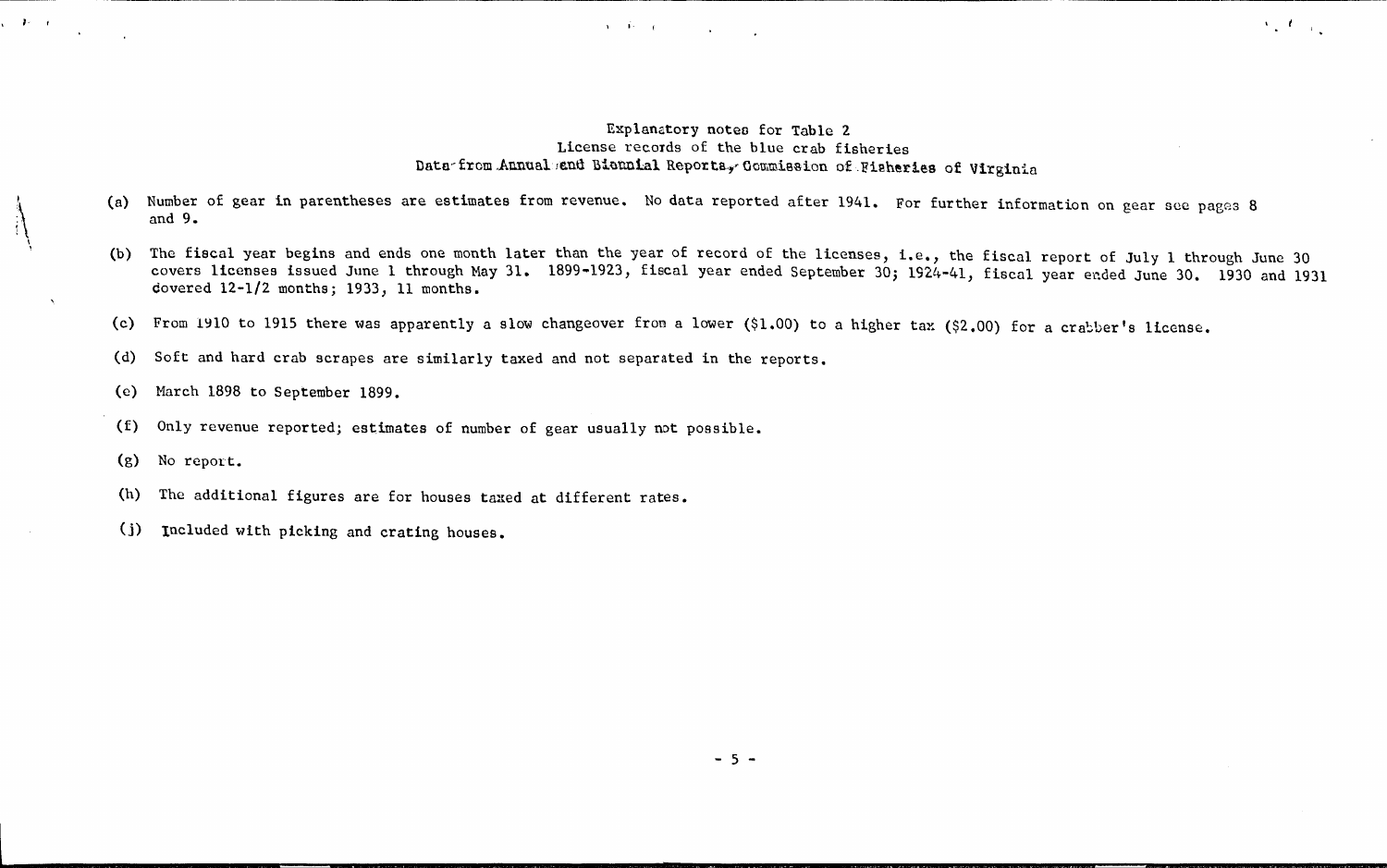### Table 2

*(\_* (

 $\mathcal{F}_{\infty}(t)$  ,  $\mathcal{F}_{\infty}$ 

 $\sim 10^{-1}$ 

 $\label{eq:2} \left\langle \chi_{\alpha}(\vec{k})\right\rangle_{\alpha}=\frac{1}{\sqrt{2\pi\epsilon_{\alpha}^{2}(\vec{k})}}\,,$ 

 $\langle \cdot, \cdot \rangle$ 

#### Virginia crab licenses Data from Annual and Biennial Keports, Commission of Fisheries of Virginia

| Fiscal             | Crabbers | Crabbers       | Hand     | Patent dip | Soft and hard      | Hard crab | Misc. devices       | Total    | Picking,         | Capping          | Buyer        | Year |
|--------------------|----------|----------------|----------|------------|--------------------|-----------|---------------------|----------|------------------|------------------|--------------|------|
| year<br>ending (b) | (c)      | (c)            | trotline | trotline   | crab scrape<br>(d) | dredge    | trap, pot,<br>seine | crabbars | crating<br>house | packing<br>house |              |      |
|                    |          |                |          |            |                    |           |                     | 786      |                  |                  |              | 1899 |
| 1899 (e)           |          |                |          |            |                    |           |                     | 506      |                  |                  |              | 1900 |
| 1900               |          |                |          |            |                    |           |                     | 443      |                  |                  |              | 1901 |
| 1901               |          |                |          |            |                    |           |                     | 570      |                  |                  |              | 1902 |
| 1902               |          |                |          |            |                    |           |                     | 558      |                  |                  |              | 1903 |
| 1903               |          |                |          |            |                    |           |                     | 521      |                  |                  |              | 1904 |
| 1904               |          |                |          |            |                    |           |                     | 484      |                  |                  |              | 1905 |
| 1905               |          |                |          |            |                    |           |                     | 661      |                  |                  |              | 1906 |
| 1906               |          |                |          |            |                    |           |                     | 540      |                  |                  |              | 1907 |
| 1907               |          |                |          |            |                    |           |                     | 615      |                  |                  |              | 1908 |
| 1908               |          |                |          |            |                    |           |                     | 638      |                  |                  |              | 1909 |
| 1909               |          |                |          |            |                    |           |                     | 509      |                  |                  |              | 1910 |
| 1910               | 501      |                |          |            |                    | 18        |                     | 622      | 8:27(h)          | $1+11(h)$        |              | 1911 |
| 1911               | 308.     | 194            | 100      |            |                    | 13        |                     | 299      |                  | 2                | 14           | 1912 |
| 1912               | 105      | 172            |          |            |                    |           |                     |          |                  |                  |              | 1913 |
| 1913(f)            |          |                |          |            |                    |           |                     |          |                  |                  |              | 1914 |
| 1914 $(f)$         |          |                |          |            |                    | 60        |                     | 257      | 43               |                  | 26           | 1915 |
| 1915               |          | 190            |          |            |                    |           |                     | 1,145    | 45               |                  | 44           | 1916 |
| 1916               |          | 1,080          |          |            |                    | 65        |                     | 2,621    | 52               |                  | $\mathbf{2}$ | 1917 |
| 1917               |          | 2,541          |          |            | 10                 | 70        |                     |          |                  |                  |              | 1918 |
| 1918(8)            |          | $\bullet$      |          |            |                    |           |                     |          | $46 + 1(h)$      |                  | 65           | 1919 |
| 1919               |          | 1,128          |          |            | 19                 | 23        |                     | 1,170    |                  |                  | 66           | 1920 |
| 1920               |          | $\blacksquare$ |          |            |                    |           |                     | 1,122    | 45               | $\overline{2}$   | 69           | 1921 |
| 1921               |          | 1,874          |          |            |                    | 45        |                     | 1,919    | $50+10(h)$       |                  |              |      |
| 1922 $(f)$         |          |                |          |            |                    |           |                     |          | (66)             | (i)              |              | 1922 |
| 1923 $(f)$         |          |                |          |            |                    | 4.5       |                     |          | (64)             | (j)              | $\bullet$    | 1923 |
| 1924 (f)           |          |                |          |            |                    |           |                     |          | (20)             | (i)              | (55)         | 1924 |
| 1925               |          |                |          |            |                    |           |                     | 2,884    | 91               | (i)              | 134          | 1925 |

 $-$  (. - )  $-$  )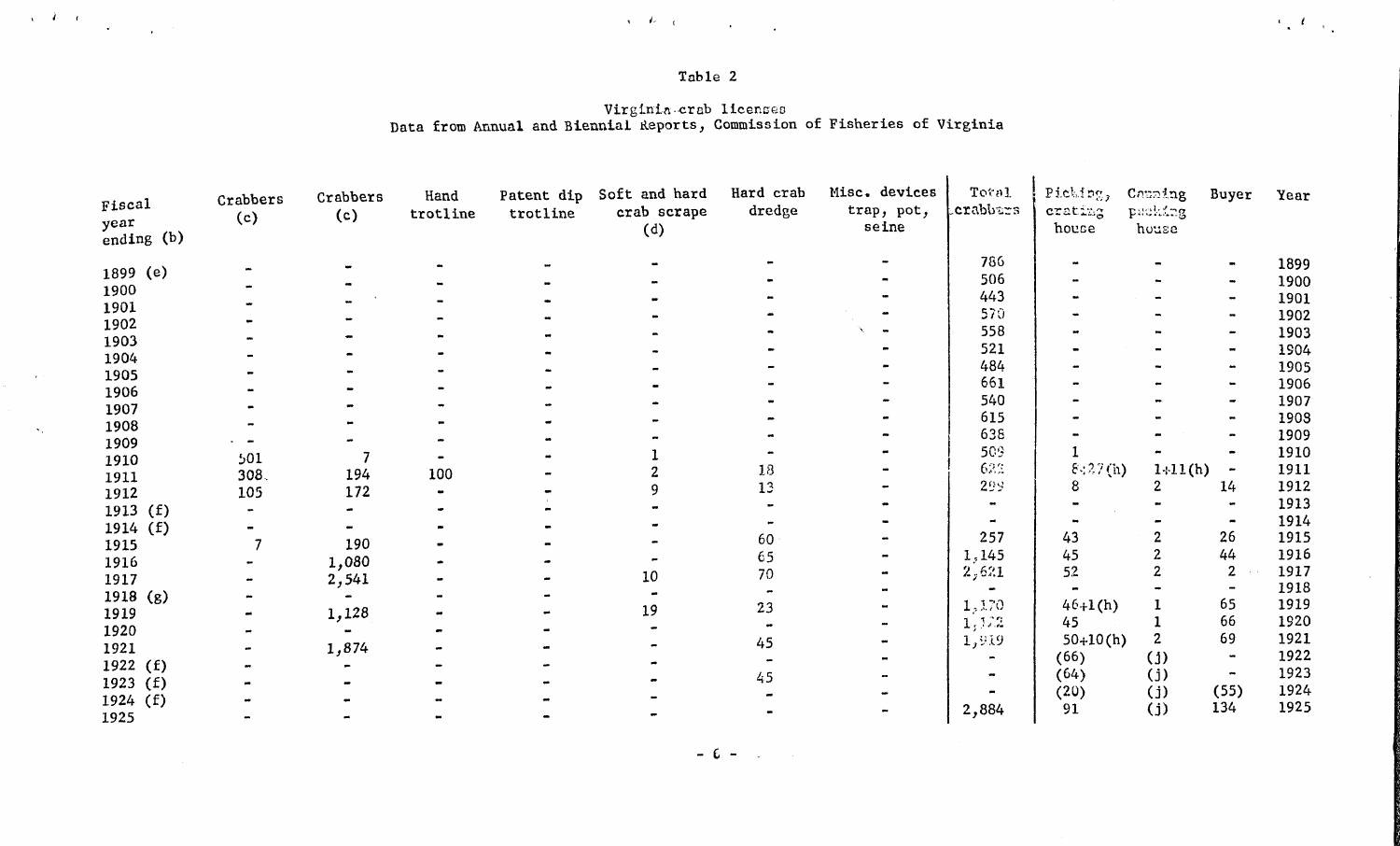## Table 2 (cont'd)

#### Virginia crab licenses Data from Annual and Biennial Reports, Commission of Fisheries of Virginia

 $\mathcal{L} = \mathcal{L} \mathcal{L} = \mathcal{L} \mathcal{L}$  . The contract of the contract of the contract of the contract of the contract of the contract of the contract of the contract of the contract of the contract of the contract of the cont

 $\label{eq:2.1} \frac{1}{2} \int_{\mathbb{R}^3} \frac{1}{\sqrt{2}} \left( \frac{1}{\sqrt{2}} \int_{\mathbb{R}^3} \frac{1}{\sqrt{2}} \left( \frac{1}{\sqrt{2}} \int_{\mathbb{R}^3} \frac{1}{\sqrt{2}} \int_{\mathbb{R}^3} \frac{1}{\sqrt{2}} \int_{\mathbb{R}^3} \frac{1}{\sqrt{2}} \int_{\mathbb{R}^3} \frac{1}{\sqrt{2}} \int_{\mathbb{R}^3} \frac{1}{\sqrt{2}} \int_{\mathbb{R}^3} \frac{1}{\sqrt{2}} \int$ 

 $\sim$ 

 $\label{eq:2.1} \frac{1}{\sqrt{2}}\int_{\mathbb{R}^3}\frac{1}{\sqrt{2}}\left(\frac{1}{\sqrt{2}}\right)^2\left(\frac{1}{\sqrt{2}}\right)^2\left(\frac{1}{\sqrt{2}}\right)^2\left(\frac{1}{\sqrt{2}}\right)^2\left(\frac{1}{\sqrt{2}}\right)^2\left(\frac{1}{\sqrt{2}}\right)^2.$ 

 $\sim 10^{11}$  km  $^{-1}$ 

 $\frac{1}{2} \frac{1}{2} \frac{1}{2} \frac{1}{2} \frac{1}{2} \frac{1}{2} \frac{1}{2} \frac{1}{2} \frac{1}{2} \frac{1}{2} \frac{1}{2} \frac{1}{2} \frac{1}{2} \frac{1}{2} \frac{1}{2} \frac{1}{2} \frac{1}{2} \frac{1}{2} \frac{1}{2} \frac{1}{2} \frac{1}{2} \frac{1}{2} \frac{1}{2} \frac{1}{2} \frac{1}{2} \frac{1}{2} \frac{1}{2} \frac{1}{2} \frac{1}{2} \frac{1}{2} \frac{1}{2} \frac{$ 

 $\alpha$ 

| Fiscal<br>year<br>ending (b)                                            | Crabbers<br>(c) | Crabbers<br>(c)                                                               | Hand<br>trotline                                                             | Patent dip<br>trotline                               | Soft and hard<br>crab scrape<br>(d)               | Hard crab<br>dredge | Misc. devices<br>trap, pot,<br>seine | Total<br>crabbers                                                                                | Picking,<br>crating<br>house                          | Canning<br>packing<br>house         | Buyer                                                | Year                                                                 |
|-------------------------------------------------------------------------|-----------------|-------------------------------------------------------------------------------|------------------------------------------------------------------------------|------------------------------------------------------|---------------------------------------------------|---------------------|--------------------------------------|--------------------------------------------------------------------------------------------------|-------------------------------------------------------|-------------------------------------|------------------------------------------------------|----------------------------------------------------------------------|
| 1926(f)<br>1927<br>1928<br>1929<br>1930<br>1931<br>1932<br>1933<br>1934 |                 | (1, 272)<br>(1,026)<br>(1,067)<br>992)                                        | $\bullet$<br>$\blacksquare$                                                  | (49)<br>(69)<br>(50)<br>(36)                         | (114)                                             |                     |                                      | $\overline{\phantom{a}}$<br>2,940<br>2,559<br>1,829<br>2,170<br>1,296<br>1,157<br>1,200<br>1,142 | (50)<br>70<br>80<br>75<br>119<br>59<br>40<br>38<br>65 | (i)<br>(i)<br>(i)<br>(i)<br>(i)     | 149<br>110<br>104<br>116<br>105<br>106<br>100<br>105 | 1926<br>1927<br>1928<br>1929<br>1930<br>1931<br>1932<br>1933<br>1934 |
| 1935<br>1936<br>1937<br>1938<br>1939<br>1940<br>1941                    | $\bullet$       | (1,688)<br>(1, 514)<br>(1, 871)<br>(1, 816)<br>(1,615)<br>(1,072)<br>(1, 417) | $\blacksquare$<br>$\bullet$<br>$\blacksquare$<br>$\bullet$<br>$\blacksquare$ | (73)<br>(44)<br>(87)<br>(68)<br>(75)<br>(28)<br>(78) | (138)<br>96)<br>(204)<br>213<br>228<br>177<br>144 |                     | (106)<br>(280)<br>592<br>1,111       | 1,899<br>1,654<br>2,162<br>(2, 202)<br>(2, 135)<br>(1, 869)<br>(2, 761)                          | 67<br>61<br>85<br>87<br>66<br>83<br>99                | $\bullet$<br>$\bullet$<br>$\bullet$ | 118<br>144<br>130<br>120<br>115<br>121<br>158        | 1935<br>1936<br>1937<br>1938<br>1939<br>1940<br>1941                 |

 $\epsilon_{\rm x}(t)_{\rm c0}$ 

 $\sim 10^7$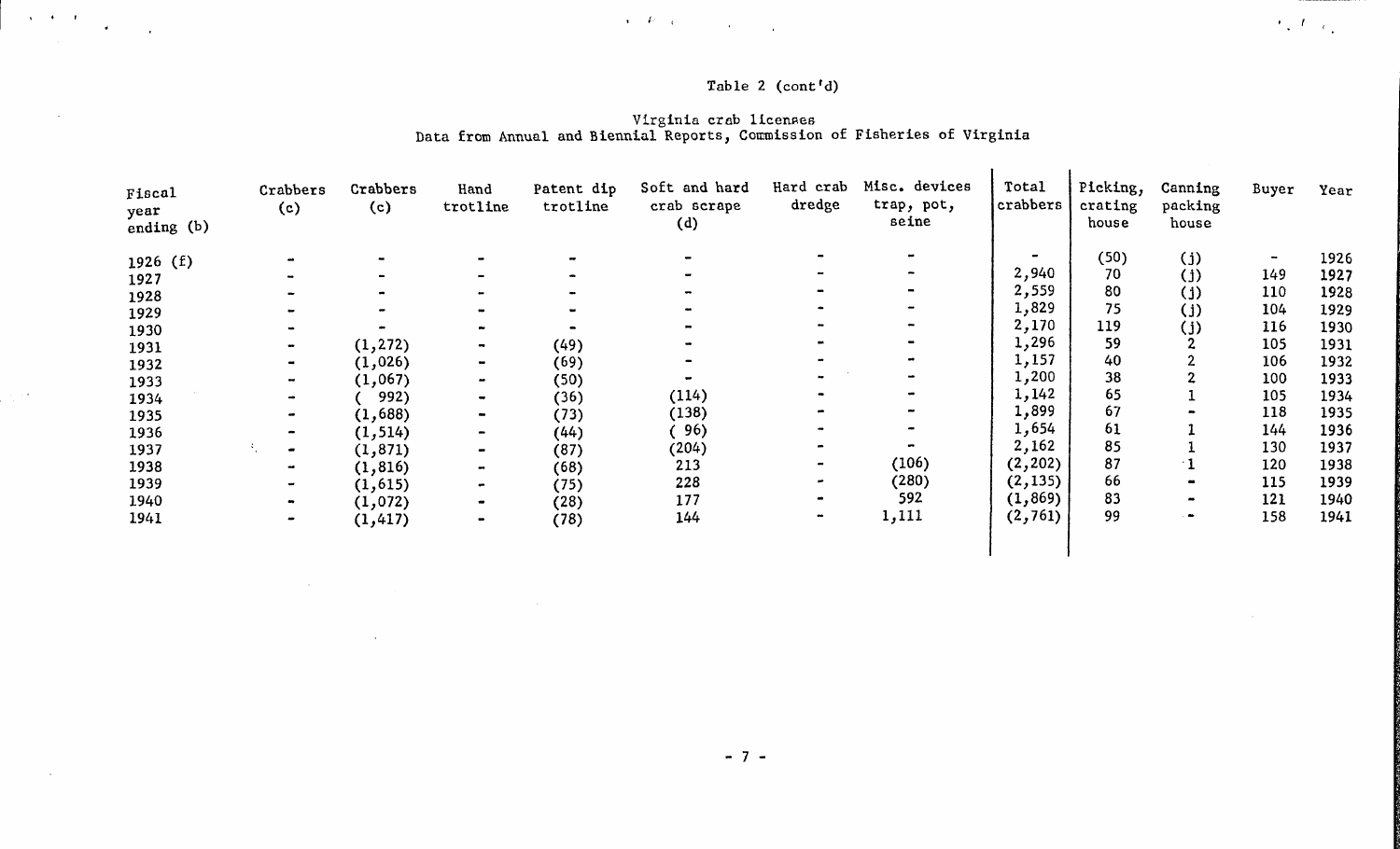#### Explanatory notes for Table 3 License recorda· of the blue crab fisheries

.•.

 $\mathcal{F}_{\mathcal{L}}(T)$  ,  $\mathcal{L}(\mathcal{L})$ 

in the first state of the state of the

- (a) Data from Annual and Biennial Reports, unpublished minutes and other records of the Commission of Fisheries of Virginia, and from Acts of the General Assembly and the Code of Virginia. Figures show the total cost to the licensee, which, from 1898 to 1936 included service fees paid to the inspector issuing the license. An asterisk (\*) indicates that a change was made in the license tax, the inspector's fee or in the number of units of gear that could be used. Taxes were first levied March 1898. From 1899 to 1923, fiscal year ended September 30; from 1924 to 1962, fiscal year ended June 30; the interim period was October 1, 1923, to June 30, 1924.
- (b) The "crabbers'' or "ordinary" license covers those gear not specifically exempted or specially taxed. From 1898 to 1910, this license was issued for the use of hand trotlines, dipnets, dredges, scrapes and haul seines, for both hard and soft crabs. From 1912 to 1916, it included only soft crab scrapes and haul seines. Hand trotlines were added in 1916. Since 1936, soft crab rakes and scrapes have been included only if they are not pushed or pulled by boat. Dipnets were exempted from 1910 to 1962, but included in 1962. Inspectors' fee: 1898-99, \$0.50; 1900-10, \$0.25; 1912-36, \$0.50.
- (c) Dredges and scrapes are used in the winter fishery for hard crabs. Before 1910 they were included in the general "crabbers" license.
- & From 1910 to 1916, sail boats using scrapes were taxed at one rate while power boats paid a higher tax. Between 1916 and 1962, power
- (d) boats under 32 feet in length were taxed at the lower rate. Since 1962, boats using hand-lifted scrapes or dredges have been taxed at a lower fee, while boats with power-lifted gear pay a higher tax. Inspectors' fees: 1898-00, \$0.50; 1901-10, *\$0.25;* 1911-36, \$0.50.
- (e) From 1898 to 1936, users of scrapes for catching soft and peeler crabs were taxed as "crabbers". After 1936, they were required to have a special scrape license. These scrapes have always been hand lifted into the boat to dump the catch. Inspectors' fees: 1898-00, \$0.50; 1901-10, *\$0.25;* 1911-36, \$0.50.
- (f) Hand troLlines were taxed as "crabbers" until 1910 and after 1916; between 1910 and 1916 they were licensed only if the catch was to be picked and canned. Inspectors' fees: 1900-10, \$0.25; 1911-36, \$0.50.
- (g) The patent-dip trotline was first licensed in 1920, although introduced a few years earlier. From 1936 to 1950 and after 1954, any person holding a picking or crating house license was permitted to use that license to take hard crabs with a patent trotline or any other device; between 1950 and 1954, through an error in numbering the legislative acts, the privilege was granted to the holder of a license to use a power boat over 32 feet in length. From 1944 to 1962, holders of crab pot license were permitted to use patent dip trotlines without securing trotline licenses, and vice versa; after 1962 separate licenses were required. Inspectors' fees: 1920-36, \$0.50.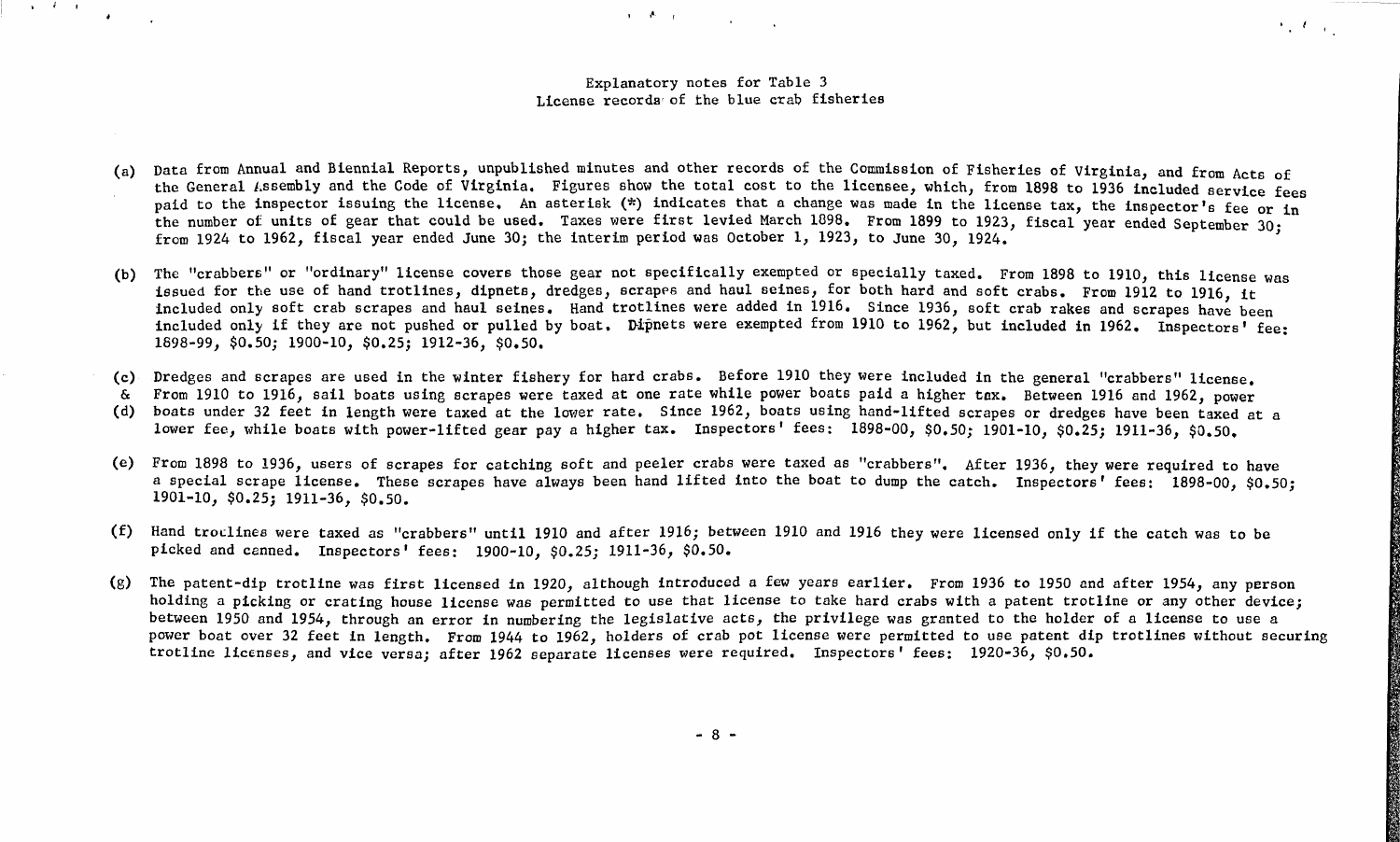#### Explanatory Notes for Table 3 (cont'd) License records of the blue crab fisheries

 $\mathcal{A} = \mathcal{F} \cup \mathcal{C} \cup \{ \mathcal{C} \cup \{ \mathcal{C} \} \} \cup \{ \mathcal{C} \cup \{ \mathcal{C} \} \}$ 

**Construction** 

 $\mathcal{F}_\infty(\mathcal{F})_{\mathcal{F}_\infty(\mathcal{F})}$ 

- (h) Crab traps and pots were introduced in 1928 and taxed as "traps" at identical rates, 4 for \$2.00 and \$0.50 for each additional trap. This was changed the same year to 20 traps for \$2.00 and \$0.10 for each additional trap, plus an inspector's fee. Between 1935 and 1939. the gear was sometimes called a pound and taxed at the same rate as a fish pound, \$3.50 each, and sometimes called a fyke, taxed at a lower rate, which was set at \$1.50 in 1937. In 1939, devices with heads four feet square or smaller were labeled fykes and taxed at \$1.50 each, and those with heads exceeding four feet square were called pounds and taxed at \$1.50. Since 1954, the gear has been called a trap. Inspectors' fees: 1928-36, \$0.50.
- (i) Between 1928 and 1938, the pot was taxed as a "trap", as indicated in (h) above. Subsequent changes were: 1938-40, \$1.00 for 4 and \$0.25 for each additional pot; April-June 1940, \$4.00 per person for an unlimited number of pots; June 1940-February 1941, \$4.00 per person for 35 pots or less, February 1941-March 1944, \$5.00 per person for 35 pots or less; March 1944 - June 1956, \$10.50 per person for 50 pots or less; July 1956-60, \$10.50 for an unlimited number of pots; 1960-62, \$15.75 for an unlimited number of pots; since 1962, \$15.00 for each boat operator, but \$25.00 if catching crabs with one or more assistants; a holder of this license may use peeler pots, exempt from size limitations, without securing additional license. Untill 1942 an operator who held a \$26600 crab dredging license was permitted to use crab pots without securing separate pot license; from 1944 to 1962, a holder of a petent trotline license was permitted to use pots without securing a pot license, and vice versa. Inspectors' fees: 1928-36, \$0.50.
- (j) Haul seines were often used before 1916, and operators may have obtained a "crabbers" license (see b) or a fish haul sein license which permitted them to catch crabs or fish. Between 1938 and 1941, seines were limited to 60 feet in length; they were prohibited from 1941 to 1944; 40-foot seines were permitted from 1944 to 1961; a maximum length of 30 feet was set in 1961.
- (k) Picking and crating houses were first taxed in 1910. From 1936 to 1962, with the exception noted under (g), the holder of a house license was permitted to use a patent dip trotline. Until 1941, a few soft crab shedding houses were licensed at \$5.50 instead of \$11.00. In~pectors' fees: 1910-36, \$1.00.
- (m) Canning and packing houses were first taxed in 1910. Inspectors' fees: 1910-36, \$1.00.

 $\sqrt{1-\frac{1}{2}}$  . The  $\sqrt{1-\frac{1}{2}}$ 

 $\mathbf{r}$ 

(n) From 1912 to 1962, a license was required for each boat used in buying crabs, and for each person or firm marketing hard crabs by barrel or crate. Since 1962, additional licenses have been required for boats or motor vehicles in excess of three used in buying crabs. Inspectors' fees: 1912-36, \$0.50.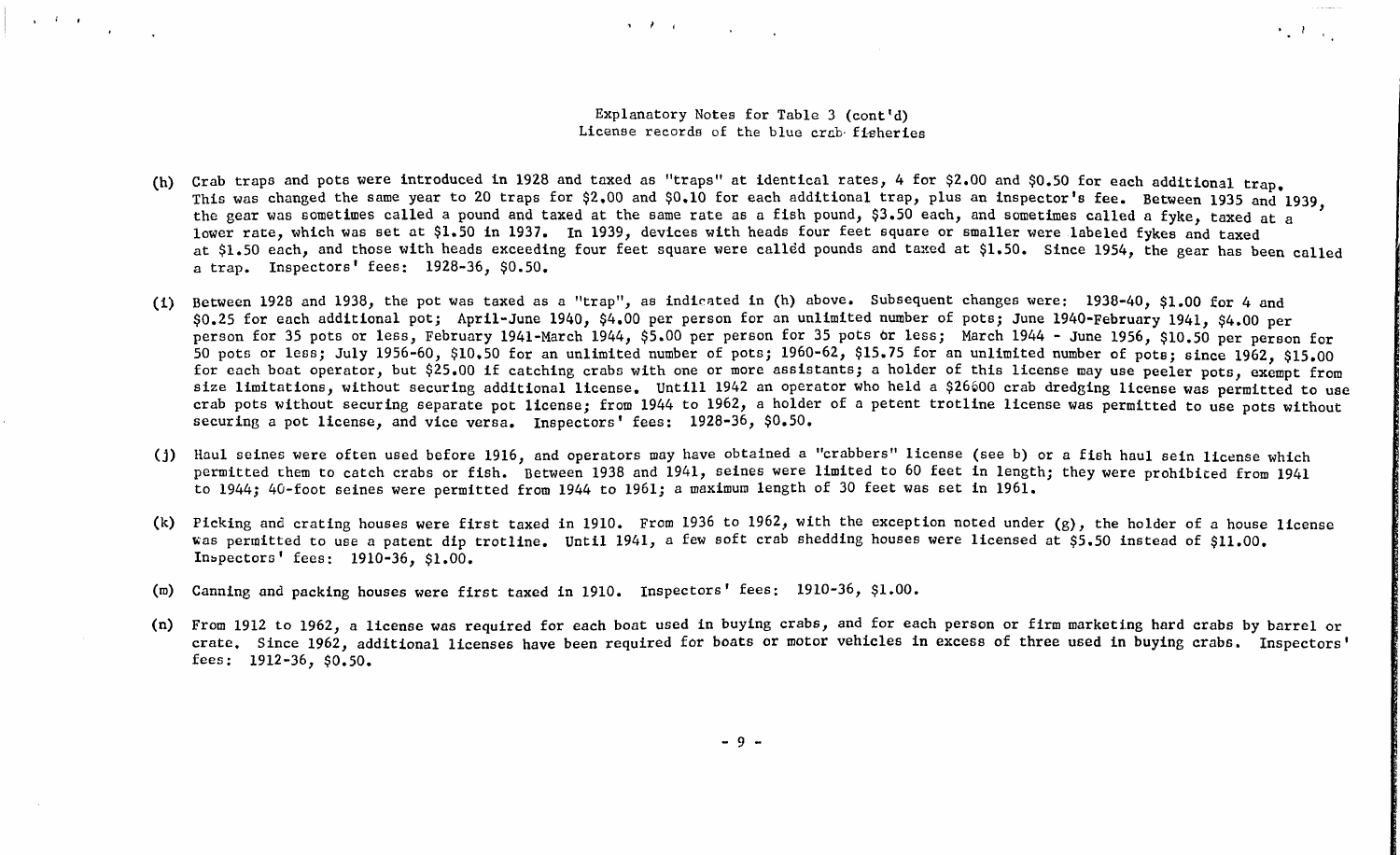| Table |  |  |
|-------|--|--|
|-------|--|--|

 $\mathcal{L}^{\mathcal{L}}(\mathcal{L}^{\mathcal{L}}(\mathcal{L}^{\mathcal{L}}))$  is the set of the set of the set of the set of the set of the set of the set of the set of the set of the set of the set of the set of the set of the set of the set of the set of

ò.

 $\sim 10^{-1}$ 

Virginia -crab license taxes (a)

| Fiscal<br>year<br>ending | Crabber<br>(b) | Hand<br>trotline<br>(f) | Patent<br>trotline<br>(g) | Soft crab<br>scrape<br>(e) | Hard crab<br>scrape<br>(d) | Hard crab<br>dredge<br>(c) | Pound<br>net<br>(h) | Crab<br>trap<br>(h) | Pot<br>(h, i) | Haul<br>seine<br>$(1)$ | Picking and<br>crating house<br>(k) | Canning and<br>packing house<br>(m) | Buyer and<br>buy boat<br>(n) | Year |
|--------------------------|----------------|-------------------------|---------------------------|----------------------------|----------------------------|----------------------------|---------------------|---------------------|---------------|------------------------|-------------------------------------|-------------------------------------|------------------------------|------|
| 1898                     | 1.50           |                         |                           |                            |                            |                            |                     |                     |               |                        |                                     |                                     |                              | 1898 |
| 1899                     | 1.50           |                         |                           |                            |                            |                            |                     |                     |               |                        |                                     |                                     |                              | 1899 |
| 1900                     | $1.50*$        |                         |                           |                            |                            |                            |                     |                     |               |                        |                                     |                                     |                              | 1900 |
| 1901                     | 1.25           |                         |                           |                            |                            |                            |                     |                     |               |                        |                                     |                                     |                              | 1901 |
| 1902                     | 1.25           |                         |                           |                            |                            |                            |                     |                     |               |                        |                                     |                                     |                              | 1902 |
| 1903                     | 1.25           |                         |                           |                            |                            |                            |                     |                     |               |                        |                                     |                                     |                              | 1903 |
| 1904                     | 1.25           |                         |                           |                            |                            |                            |                     |                     |               |                        |                                     |                                     |                              | 1904 |
| 1905                     | 1.25           |                         |                           |                            |                            |                            |                     |                     |               |                        |                                     |                                     |                              | 1905 |
| 1906                     | $-1.25$        |                         |                           |                            |                            |                            |                     |                     |               |                        |                                     |                                     |                              | 1906 |
| 1907                     | 1.25           |                         |                           |                            |                            |                            |                     |                     |               |                        |                                     |                                     |                              | 1907 |
| 1908                     | 1.25           |                         |                           |                            |                            |                            |                     |                     |               |                        |                                     |                                     |                              | 1908 |
| 1909                     | 1.25           |                         |                           |                            |                            |                            |                     |                     |               |                        |                                     |                                     |                              | 1909 |
| 1910                     | $1.25*$        | $-\star$                |                           | -*                         | 一六                         | –*                         |                     |                     |               |                        | -*                                  | $-x$                                |                              | 1910 |
| 1911                     |                | 2,00                    |                           | 2,50                       | 5.75                       | 26.00                      |                     |                     |               |                        | 11.00                               | 26.00                               |                              | 1911 |
| 1912                     | $-\star$       | $2.00*$                 |                           | $2.50*$                    | 5.75                       | 26.00                      |                     |                     |               |                        | 11.00                               | 26.00                               | $-+$                         | 1912 |
| 1913                     | 2.50           | 5.50                    |                           |                            | 5.75                       | 26.00                      |                     |                     |               |                        | 11.00                               | 26,00                               | 5,50                         | 1913 |
| 1914                     | 2.50           | 5.50                    |                           |                            | 5.75                       | 26.00                      |                     |                     |               |                        | 11.00                               | 26.00                               | 5.50                         | 1914 |
| 1915                     | 2.50           | 5.50                    |                           |                            | 5.75                       | 26.00                      |                     |                     |               |                        | 11.00                               | 26.00                               | 5.50                         | 1915 |
| 1916                     | 2.50           | $5.50*$                 |                           |                            | 5.75                       | 26.00                      |                     |                     |               |                        | 11.00                               | 26.00                               | 5.50                         | 1916 |
| 1917                     | 2,50           |                         |                           |                            | 5.75                       | 26.00                      |                     |                     |               |                        | 11.00                               | 26.00                               | 5.50                         | 1917 |
| 1918                     | 2,50           |                         |                           |                            | 5.75                       | 26.00                      |                     |                     |               |                        | 11.00                               | 26.00                               | 5,50                         | 1918 |
| 1919                     | 2,50           |                         |                           |                            | 5.75                       | 26.00                      |                     |                     |               |                        | 11.00                               | 26.00                               | 5.50                         | 1919 |
| 1920                     | 2.50           |                         | 10.50*                    |                            | 5.75                       | 26.00                      |                     |                     |               |                        | 11.00                               | 26.00                               | 5.50                         | 1920 |
| 1921                     | 2.50           |                         | 10.50                     |                            | 5.75                       | 26.00                      |                     |                     |               |                        | 11.00                               | 26.00                               | $5 - 50$                     | 1921 |
| 1922                     | 2.50           |                         | 10.50                     |                            | 5.75                       | 26.00                      |                     |                     |               |                        | 11.00                               | 26.00                               | $5 - 50$                     | 1922 |
| 1923                     | 2,50           |                         | 10.50                     |                            | 5.75                       | 26.00                      |                     |                     |               | $\rightarrow$          | 11.00                               | 26.00                               | $5 - 50$                     | 1923 |
| 1924                     | 2.50           |                         | 10.50                     |                            | 5.75                       | 26.00                      |                     |                     |               | $\rightarrow$          | 11.00                               | 26.00                               | 5.50                         | 1924 |
| 1925                     | 2.50           |                         | 10.50                     |                            | 5.75                       | 26.00                      |                     |                     |               |                        | 11.00                               | 26.00                               | 5.50                         | 1925 |
| 1926                     | 2.50           |                         | 10.50                     |                            | 5.75                       | 26.00                      |                     |                     |               |                        | 11.00                               | 26.00                               | 5.50                         | 1926 |

 $- 10 -$ 

 $\langle \hat{\gamma}_{\star} \rangle U_{\perp} \hat{e}_{\star}$ 

 $\bar{\mathbf{r}}$ 

 $\mathcal{A}^{(1)}$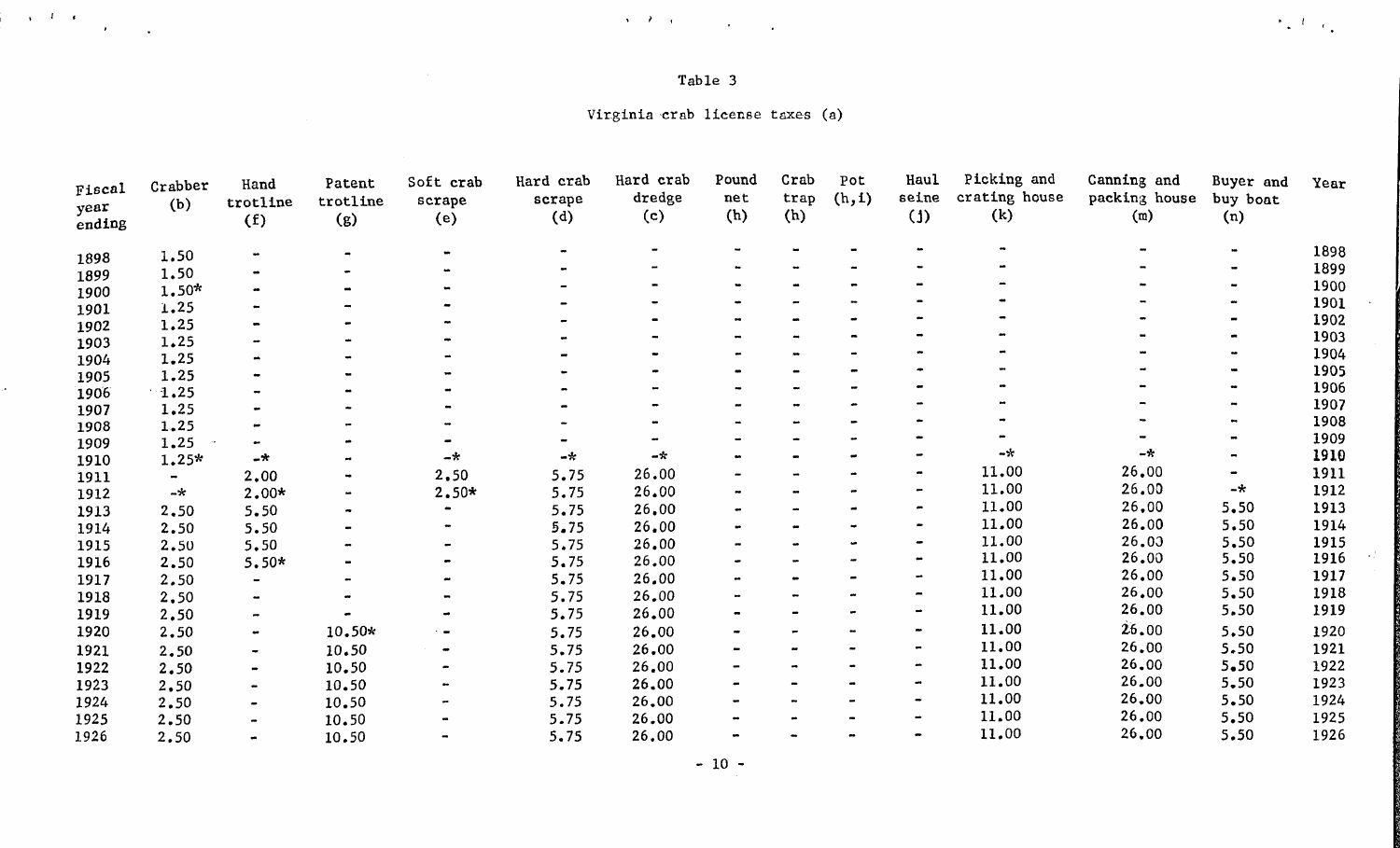#### Table 3 (cont'd)

 $\left\langle \mathbf{e}_{\mathbf{v}}^{\dagger}(\mathbf{t})\right\rangle _{0}$ 

 $\sim$ 

.<br>Virginia crab license taxes (a)

 $\bullet$  if  $\bullet$  is a set of the set of the set of the set of the set of the set of the set of the set of the set of the set of the set of the set of the set of the set of the set of the set of the set of the set of the set o

 $\ddot{\phantom{a}}$ 

 $\sim 10^{-1}$ 

 $\sim$ 

 $\omega$ 

| Fiscal<br>year<br>ending | Crabber<br>(b) | Hand<br>trotline<br>(f) | Patent<br>trotline<br>(g) | Soft crab<br>scrape<br>(e)   | Hard crab<br>scrape<br>(d) | Hard crab<br>dredge<br>(c) | Pound<br>net<br>(h)      | Crab<br>trap<br>(h) | $\sim$ Pot<br>(h, i) | Haul<br>seine  | Picking and<br>crating house | Canning and<br>picking house buy boat<br>(m) | Buyer and<br>(n) | Year |
|--------------------------|----------------|-------------------------|---------------------------|------------------------------|----------------------------|----------------------------|--------------------------|---------------------|----------------------|----------------|------------------------------|----------------------------------------------|------------------|------|
|                          |                |                         | 10.50                     | $\blacksquare$               | 5,75                       | 26.00                      |                          |                     |                      |                | 11.00                        | 26.00                                        | 5,50             | 1927 |
| 1927                     | 2.50           |                         | 10.50                     | $\blacksquare$               | 5.75                       | 26.00                      | $\overline{\phantom{a}}$ | -*                  | $\rightarrow$        |                | 11.00                        | 26,00                                        | 5.50             | 1928 |
| 1928                     | 2.50           |                         | 10.50                     | $\blacksquare$               | 5.75                       | 26.00                      |                          |                     | 2.50                 | $\bullet$      | 11.00                        | 26.00                                        | 5.50             | 1929 |
| 1929                     | 2.50           |                         | 10.50                     |                              | 5.75                       | 26.00                      |                          |                     | 2,50                 |                | 11.00                        | 26.00                                        | 5.50             | 1930 |
| 1930                     | 2.50           |                         | 10.50                     |                              | 5.75                       | 26.00                      |                          |                     | 2.50                 |                | 11.00                        | 26.0                                         | 5.50             | 1931 |
| 1931                     | 2.50           |                         | 10.50                     |                              | 5.75                       | 26,00                      |                          |                     | 2.50                 | $\bullet$      | 11.00                        | 26.00                                        | 5.50             | 1932 |
| 1932                     | 2,50<br>2.50   |                         | 10.50                     | $\qquad \qquad \blacksquare$ | 5.75                       | 26.00                      | ۰.                       |                     | 2.50                 |                | 11.00                        | 26,00                                        | 5.50             | 1933 |
| 1933                     | 2.50           |                         | 10.50                     | $\bullet$                    | 5.75                       | 26.00                      | - *                      |                     | 2,50                 |                | 11.00                        | 26.00                                        | 5.50             | 1934 |
| 1934                     | 2.50           |                         | 10.50                     |                              | 5.75                       | 26,00                      | 3,50                     |                     | 2.50                 |                | 11.00                        | 26,00                                        | 5.50             | 1935 |
| 1935<br>1936             | $2,50*$        |                         | 10.50*                    | $-\star$                     | $-$ *                      | 26,00*                     | $3.50*$                  |                     | 2,50                 | -*             | $11,00*$                     | 26.00*                                       | $5.50*$          | 1936 |
| 1937                     | 2.50           |                         | 10.50                     | 5.50                         | 5.50                       | 26.00                      | 3,50                     |                     | $2,50*$              | 5.00           | 11.00                        | 26.00                                        | 5.50             | 1937 |
| 1938                     | 2.50           |                         | 10.50                     | 5.50                         | 5.50                       | 26.00                      | 3,50                     | 1.50                | 1.00                 | 5,00           | 11.00                        | 26,00                                        | 5.50             | 1938 |
| 1939                     | 2.50           |                         | 10.50                     | 5.50                         | 5.50                       | 26.00                      | 3.50                     | 1.50*               | 1,00                 | 5.00           | 11,00                        | 26.00                                        | 5.50             | 1939 |
| 1940                     | 2.50           |                         | 10.50                     | 5.50                         | 5.50                       | 26.00                      | 3.50                     | 1.50                | $1.00*$              | 5.00           | 11.00                        | 26.00                                        | 5,50             | 1940 |
| 1941                     | 2.50           |                         | 10.50                     | 5.50                         | 5,50                       | 26,00                      | 3.50                     | 1.50                | $4.00*$              | $5.00*$        | 11.00                        | 26,00                                        | 5.50             | 1941 |
| 1942                     | 2.50           |                         | 10.50                     | 5.50                         | 5.50                       | 26.00                      | 3,50                     | 1.50                | 5,00                 | $\blacksquare$ | 11.00                        | 26,00                                        | 5.50             | 1942 |
| 1943                     | 2.50           |                         | 10.50                     | 5.50                         | 5.50                       | 26.00                      | 3.50                     | 1.50                | $5.00 -$             | $\blacksquare$ | 11.00                        | 26.00                                        | 5.50             | 1943 |
| 1944                     | 2,50           |                         | 10.50                     | 5.50                         | 5.50                       | 26.00                      | 3,50                     | 1.50                | $5.00*$              | -*             | 11.00                        | 26.00                                        | 5,50             | 1944 |
| 1945                     | 2.50           |                         | 10.50                     | 5.50                         | 5.50                       | 26.00                      | 3,50                     | 1.50                | 10,50                | 10.50          | 11.00                        | 26,00                                        | 5.50             | 1945 |
| 1946                     | 2.50           |                         | 10.50                     | 5.50                         | 5.50                       | 26.00                      | 3,50                     | 1.50                | 10.50                | 10.50          | 11.00                        | 26.00                                        | 5.50             | 1946 |
| 1947                     | 2,50           |                         | 10.50                     | 5.50                         | 5.50                       | 26.00                      | 3,50                     | 1.50                | 10.50                | 10.50          | 11.00                        | 26.00                                        | 5.50             | 1947 |
| 1948                     | 2.50           |                         | 10.50                     | 5.50                         | 5.50                       | 26.00                      | 3.50                     | 1.50                | 10.50                | 10.50          | 11.00                        | 26.00                                        | 5,50             | 1948 |
| 1949                     | 2.50           |                         | 10.50                     | 5.50                         | 5.50                       | 26.00                      | 3.50                     | 1.50                | 10.50                | 10.50          | 11.00                        | 26.00                                        | 5.50             | 1949 |
| 1950                     | 2.50           |                         | 10.50                     | 5.50                         | 5.50                       | 26.00                      | 3,50                     | 1.50                | 10.50                | 10.50          | 11.00                        | 26.00                                        | 5.50             | 1950 |
| 1951                     | 2.50           |                         | 10.50                     | $5 - 50$                     | 5.50                       | 26.00                      | 3,50                     | 1.50                | 10.50                | 10.50          | 11.00                        | 26.00                                        | 5.50             | 1951 |
| 1952                     | 2.50           |                         | 10.50                     | 5.50                         | 5.50                       | 26.00                      | 3.50                     | 1.50                | 10.50                | 10.50          | 11.00                        | 26.00                                        | 5.50             | 1952 |
| 1953                     | 2.50           |                         | 10.50                     | 5.50                         | 5.50                       | 26.00                      | 3.50                     | 1.50                | 10.50                | 10.50          | 11.00                        | 26.00                                        | 5.50             | 1953 |
| 1954                     | 2.50           |                         | 10,50                     | 5.50                         | 5,50                       | 26.00                      | 3,50                     | 1.50                | 10.50                | 10.50          | 11.00                        | 26.00                                        | 5.50             | 1954 |
| 1955                     | 2,50           |                         | 10.50                     | 5.50                         | 5.50                       | 26,00                      |                          | $3,50$ 1.50         | 10.50                | 10.50          | 11.00                        | 26,00                                        | 5.50             | 1955 |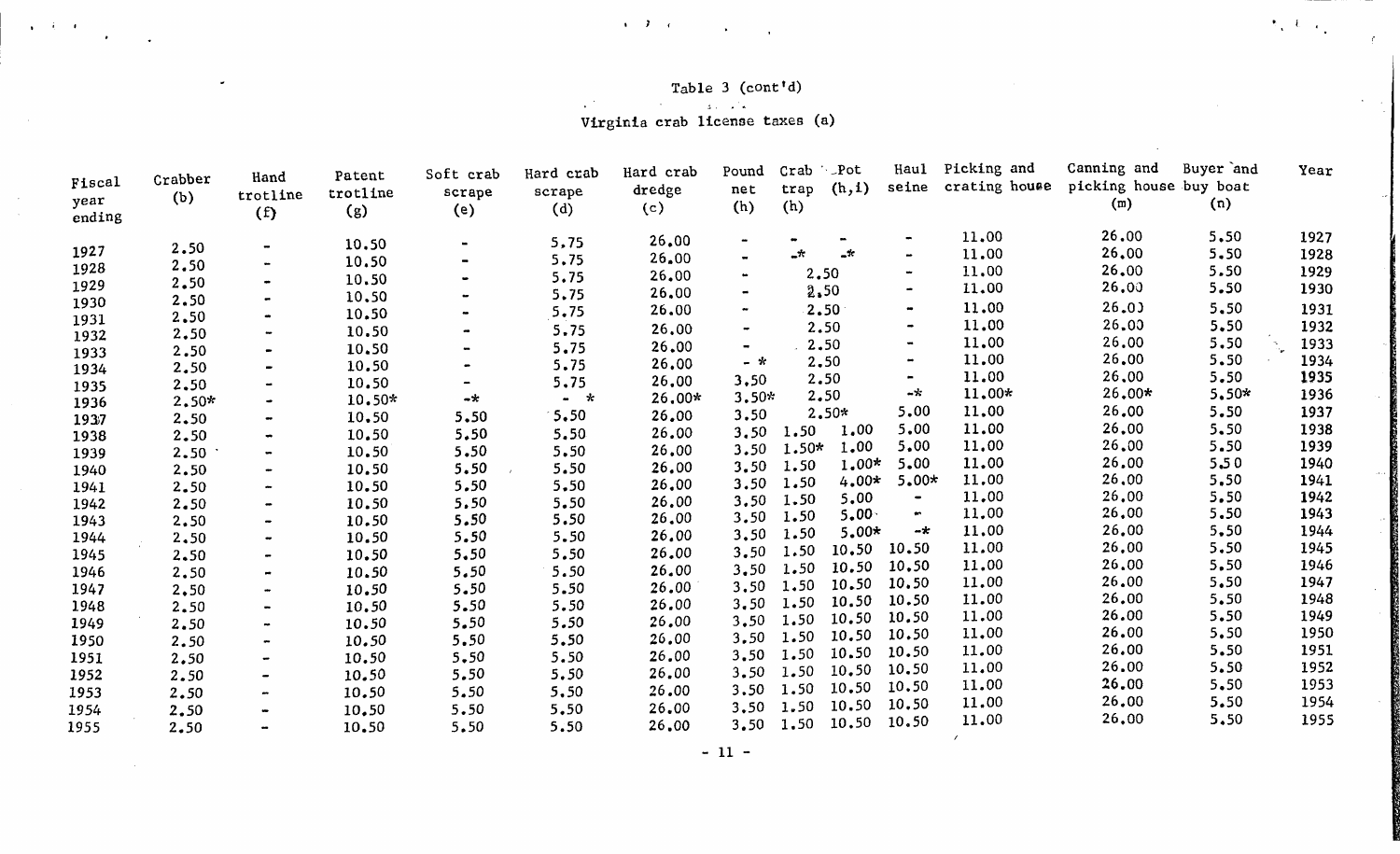## Table 3  $(cont'd)$

 $\mathcal{A}_1, \mathcal{X}_2, \mathcal{C}_3$ 

## Virginia crab license taxes (a)

. The set of the contract of the contract of the contract of the contract of the contract of the contract of the contract of the contract of the contract of the contract of the contract of the contract of the contract of

 $\sim 10$ 

| (b)<br>year<br>ending                                                                                                   | (f)                                                                                                        | (g)                                                                        | scrape<br>(e)                                                   | scrape<br>(d)                                                      | dredge<br>(c)                                                              | net<br>(h)                                                      | trap<br>(h)                                              | (h, 1)                                                                             | seine<br>$\left( \left. \right) \right)$                                | crating house<br>(k)                                                  | picking house<br>(m)                                                                        | buy boat<br>(n)                                                    |                                                              |
|-------------------------------------------------------------------------------------------------------------------------|------------------------------------------------------------------------------------------------------------|----------------------------------------------------------------------------|-----------------------------------------------------------------|--------------------------------------------------------------------|----------------------------------------------------------------------------|-----------------------------------------------------------------|----------------------------------------------------------|------------------------------------------------------------------------------------|-------------------------------------------------------------------------|-----------------------------------------------------------------------|---------------------------------------------------------------------------------------------|--------------------------------------------------------------------|--------------------------------------------------------------|
| 2.50<br>1956<br>2,50<br>1957<br>2,50<br>1958<br>2,50<br>1959<br>$2.50*$<br>1960<br>3.75<br>1961<br>3.75<br>1962<br>3,75 | $\sim$<br>$\mathbf{m}$<br>$\overline{\phantom{a}}$<br>$\sim$<br>$\bullet\bullet$<br>$\bullet$<br>$\bullet$ | 10.50<br>10.50<br>10.50<br>10.50<br>$10.50*$<br>15,75<br>$15.75*$<br>15.75 | 5.50<br>5.50<br>5.50<br>5.50<br>$5.50*$<br>8.25<br>8.25<br>8.25 | 5.50<br>5,50<br>5.50<br>5.50<br>$5.50*$<br>8,25<br>$8.25*$<br>8,25 | 26.00<br>26.00<br>26.00<br>26,00<br>$26.00*$<br>39,00<br>$39.00*$<br>30,00 | 3,50<br>3.50<br>3,50<br>3.50<br>$3.50*$<br>5.50<br>5.50<br>5.50 | 1.50<br>1,50<br>$1.50$ .<br>1.50<br>2,50<br>2,50<br>2.50 | $10,50*$<br>10.50<br>10,50<br>10,50<br>$1.50*10.50*$<br>15.75<br>$15.75*$<br>15,00 | 10.50<br>10.50<br>10,50<br>10.50<br>$10.50*$<br>15.00<br>15.00<br>15.00 | 11.00<br>11,00<br>11.00<br>11.00<br>11.50*<br>16,50<br>16.50<br>16.50 | 26.00<br>26,00<br>26.00<br>26,00<br>$26.00*$<br>39,00<br>$\blacksquare$<br>$\bullet\bullet$ | 5.50<br>5.50<br>5.50<br>5,50<br>$5.50*$<br>8,25<br>$8.25*$<br>8.25 | 1956<br>1957<br>1958<br>1959<br>1960<br>1961<br>1962<br>1963 |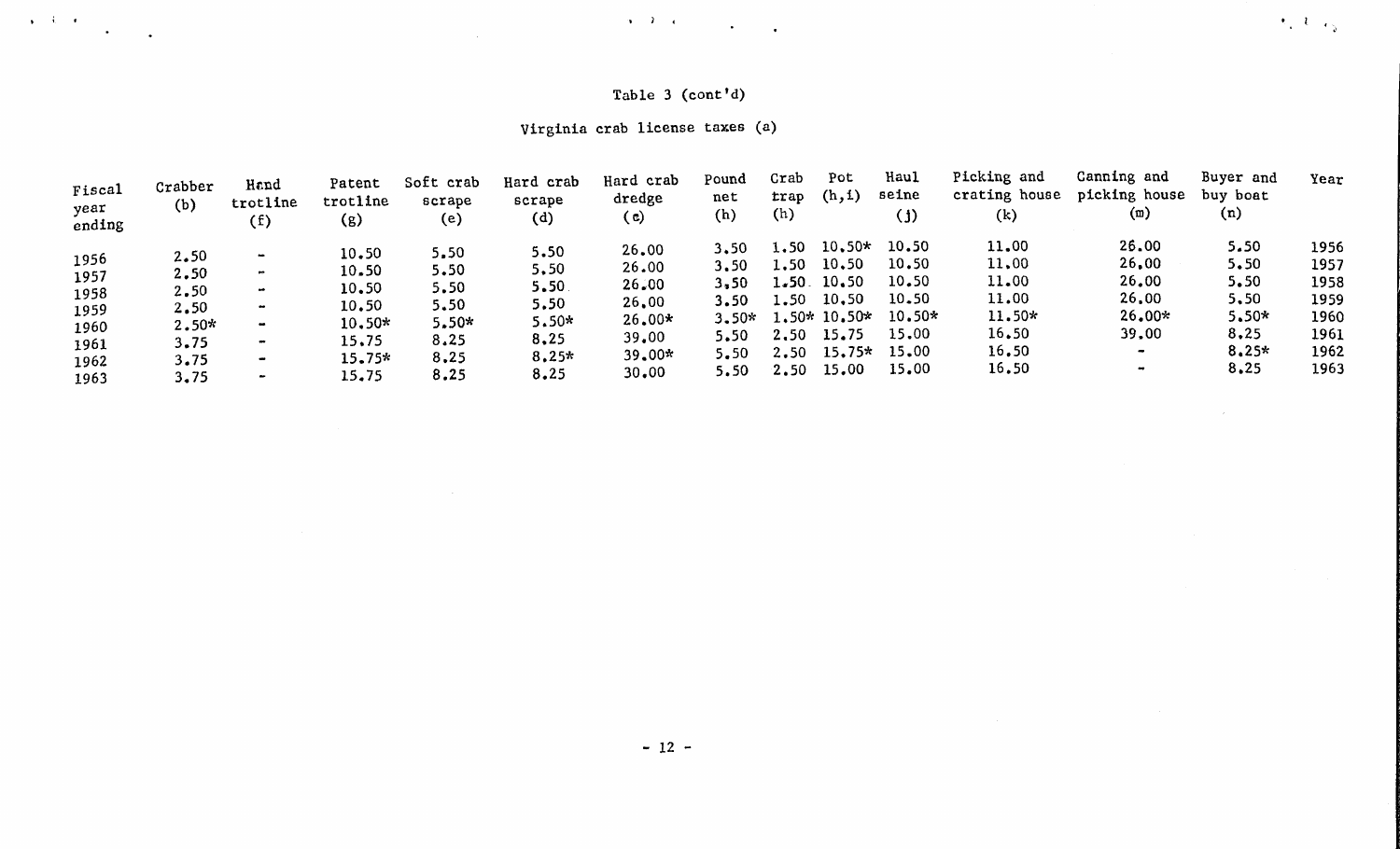#### Explanatory notes for Table 4 License records of the blue crab fisheries, Maryland

 $\mathbf{v} = \mathbf{Y} - \mathbf{q}$  .

**Contract Contract Contract** 

- (a) Data for 1916-1929 from 7th Ann. Rept., Cons. Dept., 1929 (1930); for 1930-1939 from 17th Ann. Rept., 1939 (1940).
- (b) Crabbers license permits use of any gear not otherwise prohibited or provided for, and includes scrapes, dip nets, trotlines, haul seines, crab traps, push nets, etc. Does not include potters, dredgers, packers or shippers licenses.
- (c) Packers and shippers licenses \$10 for handling cooked hard or soft crabs or crab meat; \$5 for handling live hard or soft crabs.
- (d) Dip net, trotline, scrape and trap licenses included under "crabbers" licenses; sometimes reported separately.
- (e) Potters license first reported separately in 1938; prohibited from 1941 to 1943; 35 pots per man permitted beginning July 2, 1943, in deeper waters of Chesapeake Bay outside territorial limits of any county and in the Potomaz River; beginning June 1, 1947 in Pocomske Sound; in Chincoteague Bay, Sinepuxuent Bay, Isle of Wight Bay and Assawoman Bay and their tributaries in Worcester County beginning September 15, 1947; 50 pots per man permitted in areas cited above and in Tangier Sound beginning May 1, 1948, license fee \$10.00.
- (f) Crab trap first reported separately in 1939; outlawed from 1941 to 1943 except in certain creeks in Somerset County; not reported separately after 1943.
- (g) Scrapes never reported separately; use of engines in boats permitted in some areas beginning in 1941.
- (h)  $\setminus$ Dredges - hand drawn dredges not to exceed 36 inches in width first permitted in Chincoteague Bay, Sinepuxuent Bay Isle of Wight Bay and Assawoman Bay and their tributaries in Worcester County beginning September 15, 1947. Fee of \$10.00 permits dredging from November 15 to March 15, both dates inclusive. Year of record is the year during which the dredging season ends.

 $\bigwedge$ 



 $\mathcal{F}_1 \in \mathcal{K}^{\mathbb{N}}_{\mathbb{R}^n \times \mathbb{R}^n}$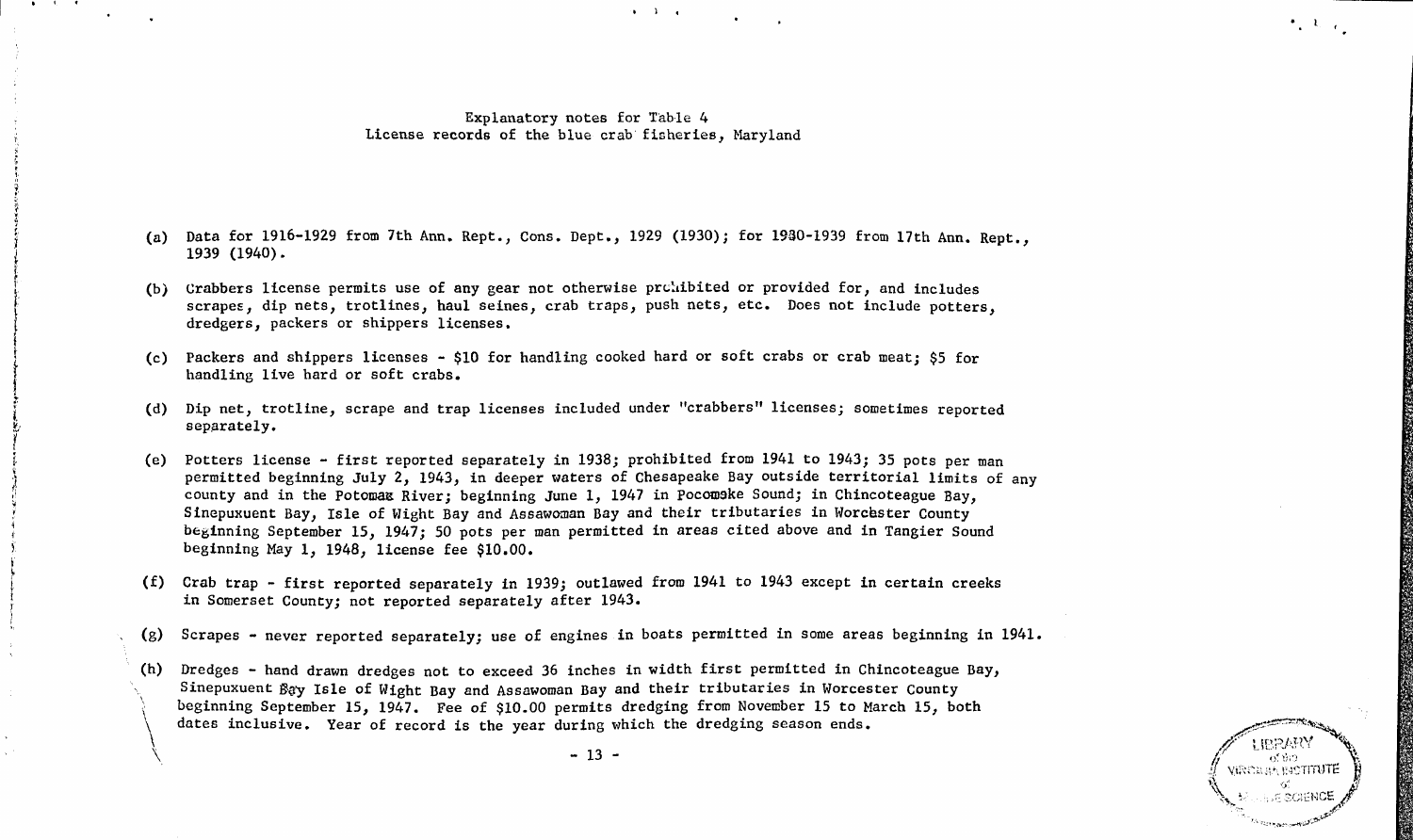#### Table 4

 $\bullet$  . For a set of the set of the set of the set of the set of the set of the set of the set of the set of the set of the set of the set of the set of the set of the set of the set of the set of the set of the set of the

### Maryland crab licenses

 $\frac{1}{\sqrt{2}}$ 

 $\mathbf{r}$  $\mathbf{r}$  $\blacksquare$ 

 $\frac{1}{2}$ 

 $\frac{1}{2}$ 

### Data from Annual Reports of the Conservation Department, the Department of Tidewater Fisheries, and the Board of Natural Resources of Maryland (a)

 $\mathbf{e}_i$  and  $\mathbf{e}_k$ 

|      |             |            |                |          | Trotlines(d) | Dip Net(d)      |        | Pots(e) | Traps(f) |                | Scrapes |         |
|------|-------------|------------|----------------|----------|--------------|-----------------|--------|---------|----------|----------------|---------|---------|
|      |             | Packers(c) | Shippers(c)    | $No.$ of | No. of       | No. of          | No. of | No. of  | No. of   | No. of         | No. of  | No. of  |
| Year | CrabberB(b) |            |                | men      | <b>lines</b> | men             | men    | pots    | men      | traps          | men     | scrapes |
|      |             | 59         | 170            |          |              | $\qquad \qquad$ |        |         |          | $\blacksquare$ | 730     |         |
| 1916 | 3500        | 178        | $\blacksquare$ |          |              |                 |        |         |          | œ              | 378     |         |
| 1917 | 1709        | 78         | 80             |          |              |                 |        |         |          |                | 402     |         |
| 1918 | 1814        |            | 103            |          |              |                 |        |         |          | $\blacksquare$ | 407     |         |
| 1919 | 2375        | 57         | 126            |          |              |                 |        |         |          | $\blacksquare$ | 455     |         |
| 1920 | 2055        | 66         | 141            |          |              |                 |        |         |          | $\bullet$      | 533     |         |
| 1921 | 2695        | 66         |                |          |              | -               |        |         |          | $\blacksquare$ | 460     |         |
| 1922 | 2912        | 58         | 142            |          |              |                 |        |         |          | $\bullet$      | 420     |         |
| 1923 | 2553        | 65         | 144            |          |              |                 |        |         |          | $\blacksquare$ | 389     |         |
| 1924 | 2668        | 65         | 135            |          |              |                 |        |         |          |                | 406     |         |
| 1925 | 2515        | 55         | 125            |          |              |                 |        |         |          |                | 291     |         |
| 1926 | 2018        | 57         | 116            |          |              |                 |        |         |          | $\rightarrow$  | 279     |         |
| 1927 | 2235        | 55         | 123            |          |              |                 |        |         |          | $\bullet$      | 270     |         |
| 1928 | 2275        | 57         | 132            |          |              |                 |        |         |          | $\blacksquare$ | 223     |         |
| 1929 | 2390        | 58         | 167            |          |              |                 |        |         |          | $\bullet$      | 215     |         |
| 1930 | 2795        | 66         | 166            |          |              | 1776            |        |         |          | $\blacksquare$ | 605     | 1098    |
| 1931 | 3012        | 61         | 183            | 1546     | 1560         | 1523            |        |         |          |                | 431     | 956     |
| 1932 | 2562        | 63         | 178            | 1251     | 1227         | 1458            |        |         |          |                | 397     | 642     |
| 1933 | 3121        | 64         | 184            | 1307     | 1547         | 1321            |        |         |          |                | 321     | 582     |
| 1934 | 2041        | 50         | 161            | 1268     | 1531         |                 |        |         |          |                | 334     | 708     |
| 1935 | 2602        | 60         | 105            | 1410     | 1731         | 1220<br>983     |        |         |          |                | 344     | 708     |
| 1936 | 2427        | 58         | 184            | 1618     | 1881         | 863             |        |         |          |                | 296     | 632     |
| 1937 | 2086        | 51         | 172            | 1376     | 1586         |                 |        | 55      |          |                | 307     | 614     |
| 1938 | 2004        | 112        | 111            | 1471     | 1766         | 670             | 9      |         | 8        | 31             | 274     | 548     |
| 1939 | 2441        | 114        | 127            | 1523     | 1851         | 484             |        |         | 19       | 97             | 224     | 448     |
| 1940 | 2116        | 46         | 181            | 1341     | 1695         | 449             | 18     | 515     |          |                |         |         |